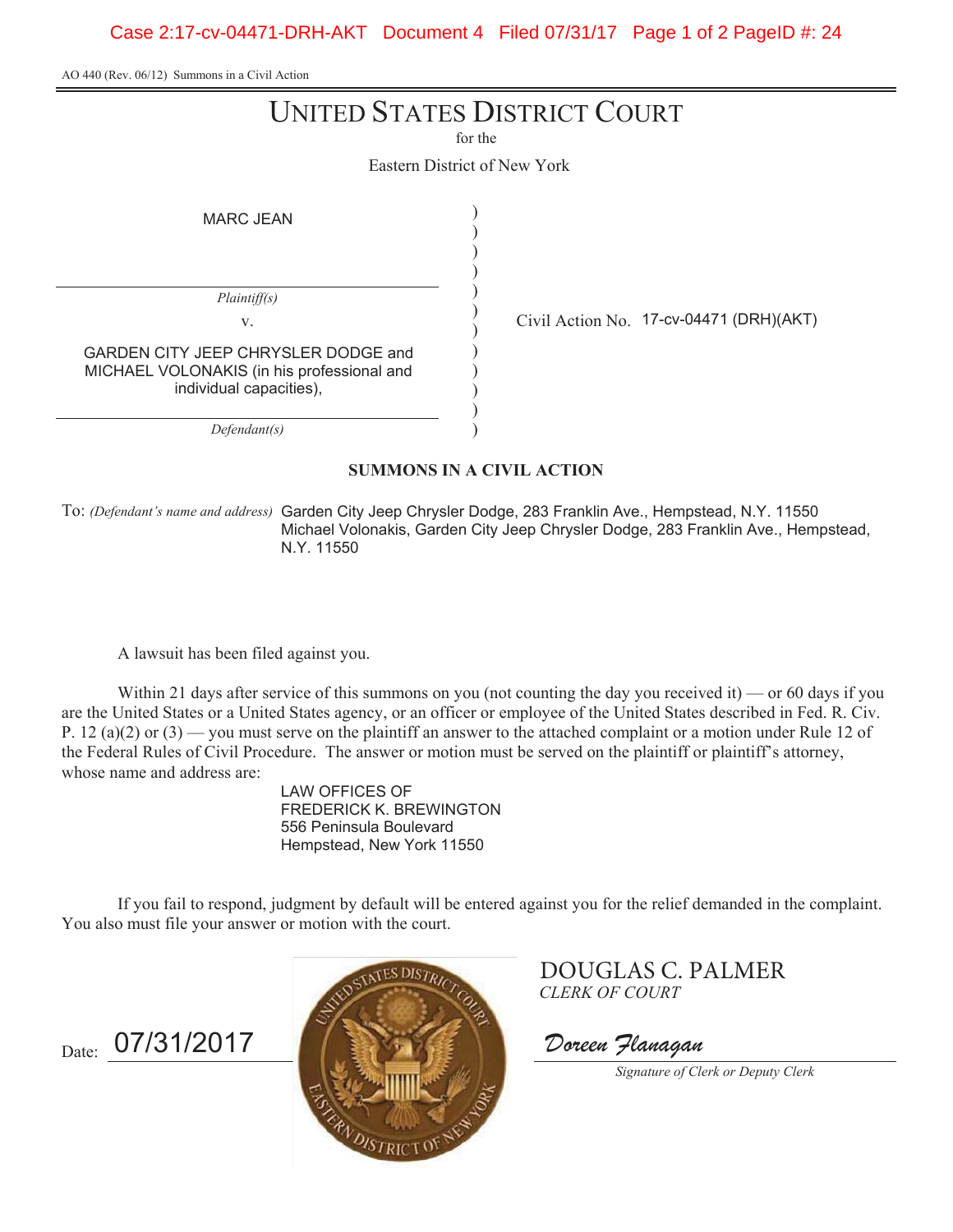AO 440 (Rev. 06/12) Summons in a Civil Action (Page 2)

Civil Action No. 17-cv-04471 (DRH)(AKT)

## **PROOF OF SERVICE**

*(This section should not be filed with the court unless required by Fed. R. Civ. P. 4 (l))*

|       |                                                                                             | was received by me on $(data)$                                      |                                 |          |  |  |  |  |  |
|-------|---------------------------------------------------------------------------------------------|---------------------------------------------------------------------|---------------------------------|----------|--|--|--|--|--|
|       |                                                                                             | $\Box$ I personally served the summons on the individual at (place) |                                 |          |  |  |  |  |  |
|       | on (date)                                                                                   |                                                                     |                                 |          |  |  |  |  |  |
|       | $\Box$ I left the summons at the individual's residence or usual place of abode with (name) |                                                                     |                                 |          |  |  |  |  |  |
|       | , a person of suitable age and discretion who resides there,                                |                                                                     |                                 |          |  |  |  |  |  |
|       | , and mailed a copy to the individual's last known address; or<br>on <i>(date)</i>          |                                                                     |                                 |          |  |  |  |  |  |
|       |                                                                                             | $\Box$ I served the summons on (name of individual)                 |                                 | , who is |  |  |  |  |  |
|       | designated by law to accept service of process on behalf of (name of organization)          |                                                                     |                                 |          |  |  |  |  |  |
|       |                                                                                             | on (date)<br>$\therefore$ or                                        |                                 |          |  |  |  |  |  |
|       | $\Box$ I returned the summons unexecuted because                                            |                                                                     |                                 |          |  |  |  |  |  |
|       | $\Box$ Other (specify):                                                                     |                                                                     |                                 |          |  |  |  |  |  |
|       | My fees are \$                                                                              | for travel and \$                                                   | for services, for a total of \$ | 0.00     |  |  |  |  |  |
|       | I declare under penalty of perjury that this information is true.                           |                                                                     |                                 |          |  |  |  |  |  |
| Date: |                                                                                             |                                                                     | Server's signature              |          |  |  |  |  |  |
|       |                                                                                             |                                                                     |                                 |          |  |  |  |  |  |
|       |                                                                                             |                                                                     | Printed name and title          |          |  |  |  |  |  |

*Server's address*

Additional information regarding attempted service, etc: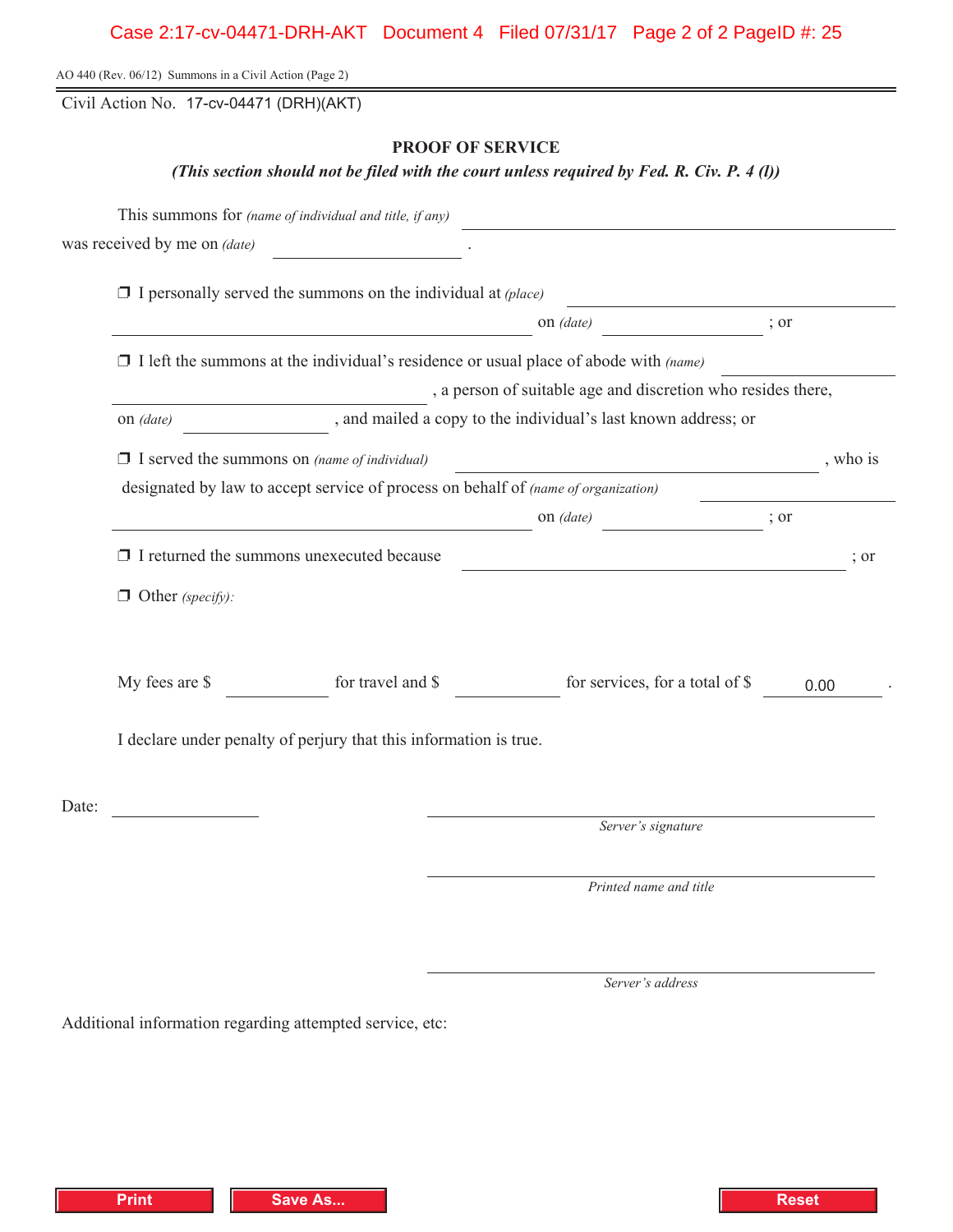Case 2:17-cv-04471-DRH-AKT Document 1 Filed 07/28/17 Page 1 of 16 PageID #: 1

## UNITED STATES DISTRICT COURT EASTERN DISTRICT OF NEW YORK

--------------------------------------------------------------X

MARC JEAN, **DOCKET NO.: CV-17-4471**

*Plaintiff,*

-against-

GARDEN CITY JEEP CHRYSLER DODGE and **COMPLAINT** MICHAEL VOLONAKIS (in his professional and individual capacities),

-------------------------------------------------------------X

*Defendants. Jury trial demanded* 

Plaintiff MARC JEAN (hereinafter, "JEAN" or "Plaintiff"), by and through his attorneys, the LAW OFFICES OF FREDERICK K. BREWINGTON, as and for his Complaint against the Defendants, states and alleges as follows:

## **PRELIMINARY STATEMENT**

1. This is civil action seeking monetary relief (including past and ongoing economic loss), compensatory, special damages and punitive damages, disbursements, costs and fees for violations of the Plaintiff's rights, brought pursuant to 42 U.S.C. § 1981 (Section 1981), as amended; Article 15 of the Executive Law of the State of New York § 296 (New York Human Rights Law); Nassau County Local Law Title C-2 § 21-9.8(1) (Nassau County Human Rights Law); Assault; and Intentional & Negligent Infliction of Emotional Distress at this time.

2. Specifically, the Plaintiff alleges that, together, Defendants GARDEN CITY JEEP CHRYSLER DODGE (hereinafter, "GARDEN CITY JEEP") and MICHAEL VOLONAKIS (hereinafter, "VOLONAKIS") directly acted and/or allowed its agent, employee, representative and/or officers to act maliciously, in violation of both Plaintiff's rights and existing law, which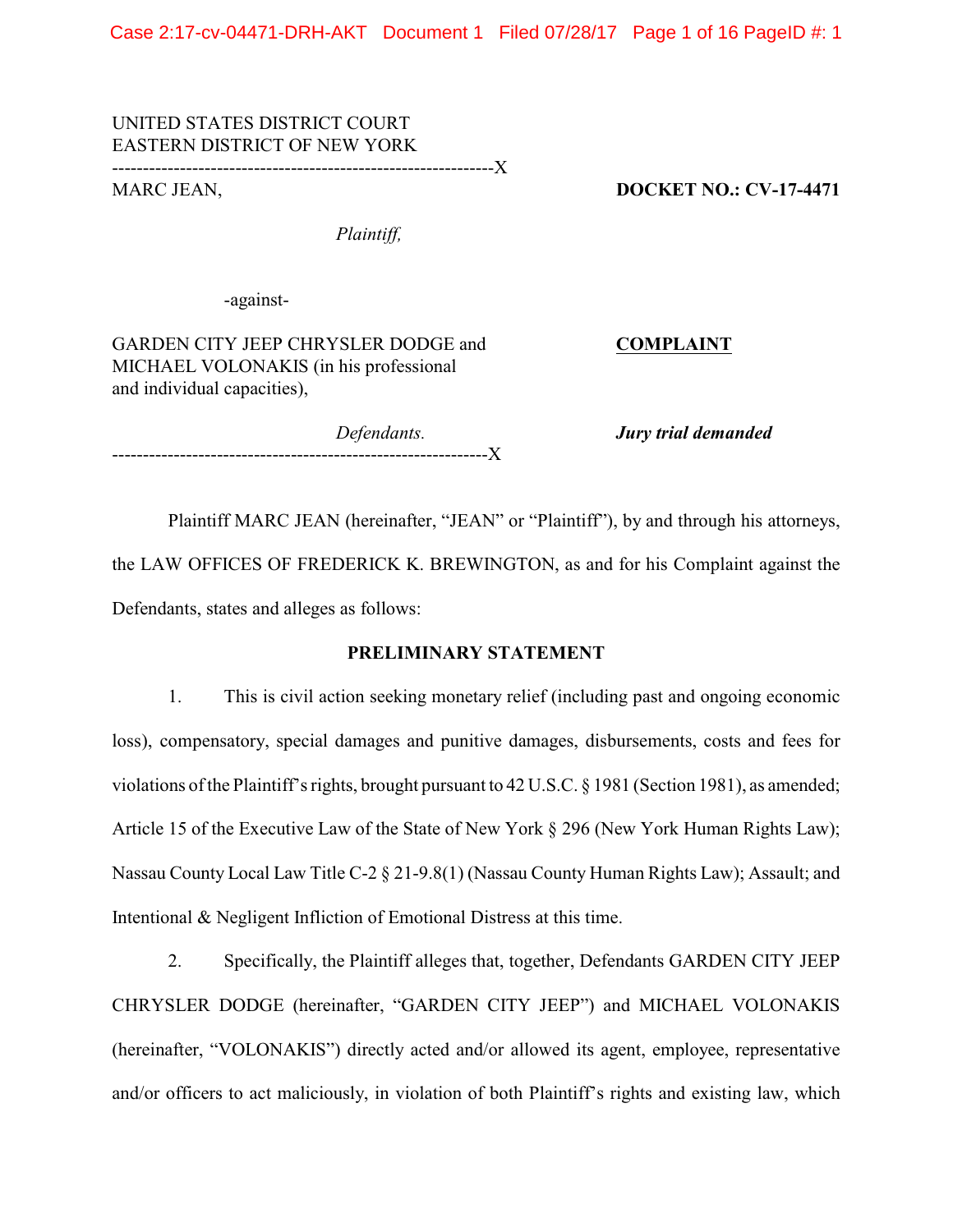caused Plaintiff to suffer the following injuries:

Violations of his various statutory rights, including those protected by Section 1981, Nassau County Human Rights Law, Article 15 of the Executive Law of the State of New York (Human Rights Law) §§ 290 and 296; Workplace violence; Psychic injury including anxiety; Physiological injury resulting from above mentioned psychic injury, including chest pains; Loss of income; Fear; Constructive discharge; Complete, temporary, or partial loss of reputation;

3. The aforementioned acts were done expressly or implicitly with the consent, knowledge, and condonation of Defendant GARDEN CITY JEEP, to the detriment of Plaintiff JEAN, as further described below**.**

#### **JURISDICTION AND VENUE**

4. The jurisdiction of this Court is invoked under 28 U.S.C. §§ 1331 and 1343.

5. This Court is requested to exercise supplemental jurisdiction with respect to Plaintiff's State law claims pursuant to 28 U.S.C.§ 1367.

6. Venue herein is proper under 28 U.S.C. § 1391 (b); the cause of action arose in the Eastern District of New York, and all of the Parties are employed and/or are located in Nassau County, New York State.

7. On January 19, 2017, Plaintiff filed his original Charge of Discrimination, Charge No. 10186774, with the New York State Division of Human Rights (hereinafter, "NYSDHR"), alleging unlawful discrimination on the basis of Plaintiff's race/color. Therein, Plaintiff requested that the charge be cross-filed with the United States Equal Employment Opportunity Commission (hereinafter, "EEOC").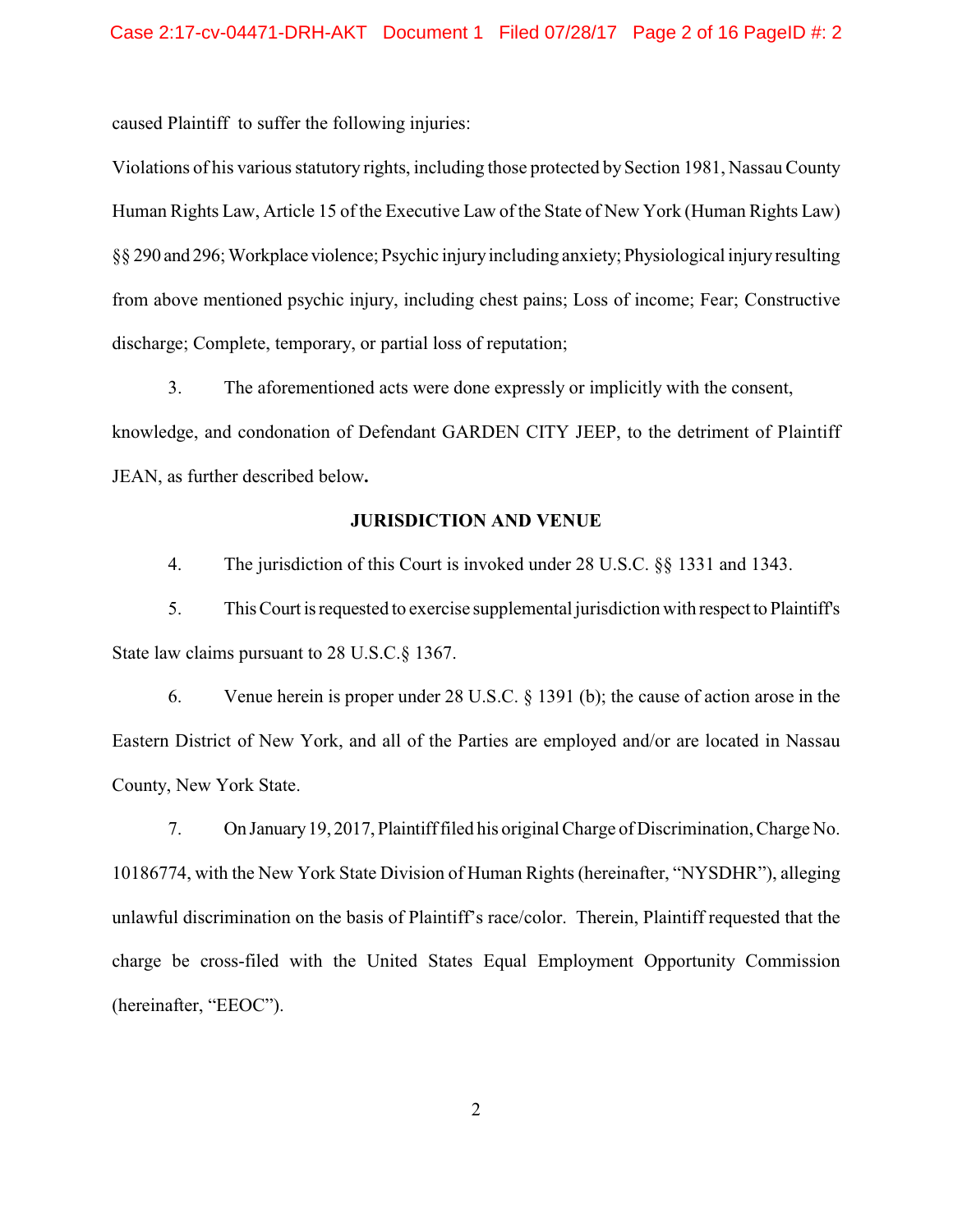#### Case 2:17-cv-04471-DRH-AKT Document 1 Filed 07/28/17 Page 3 of 16 PageID #: 3

8. On July 24, 2017, the NYSDHR made a determination finding Probable Cause as against the Defendants.

9. Plaintiff is seeking a Right to Sue Letter. It is anticipated same will be issued by the United States Department of Justice in the future, at which time Plaintiff will amend this complaint to add a violation of Title VII as a cause of action.

10. Plaintiff has not engaged in any hearings before the EEOC or the New York State Division of Human Rights and has not waived any rights to commence actions under the laws of the State of New York or under Federal Law.

#### **PARTIES**

11. Plaintiff JEAN was, at all times relevant to this Complaint, an employee of Defendant GARDEN CITY JEEP, and a resident of Nassau County, State of New York.

12. During all times relevant to this complaint, Defendant GARDEN CITY JEEP was, and is, a private corporation, organized and operating under, and by virtue of, the laws of the State of New York. Defendant GARDEN CITY JEEP maintains a business office at 283 North Franklin Street, Hempstead, NY 11550, which is in Nassau County. Defendant GARDEN CITY JEEP employees more than 15 people.

13. During all times relevant to this complaint, Defendant VOLONAKIS was employed by Defendant GARDEN CITY JEEP as a general sales manager.Defendant VOLONAKIS acted on behalf of GARDEN CITY JEEP and was a supervisor, policy maker and exercised direct supervisory authority over Plaintiff.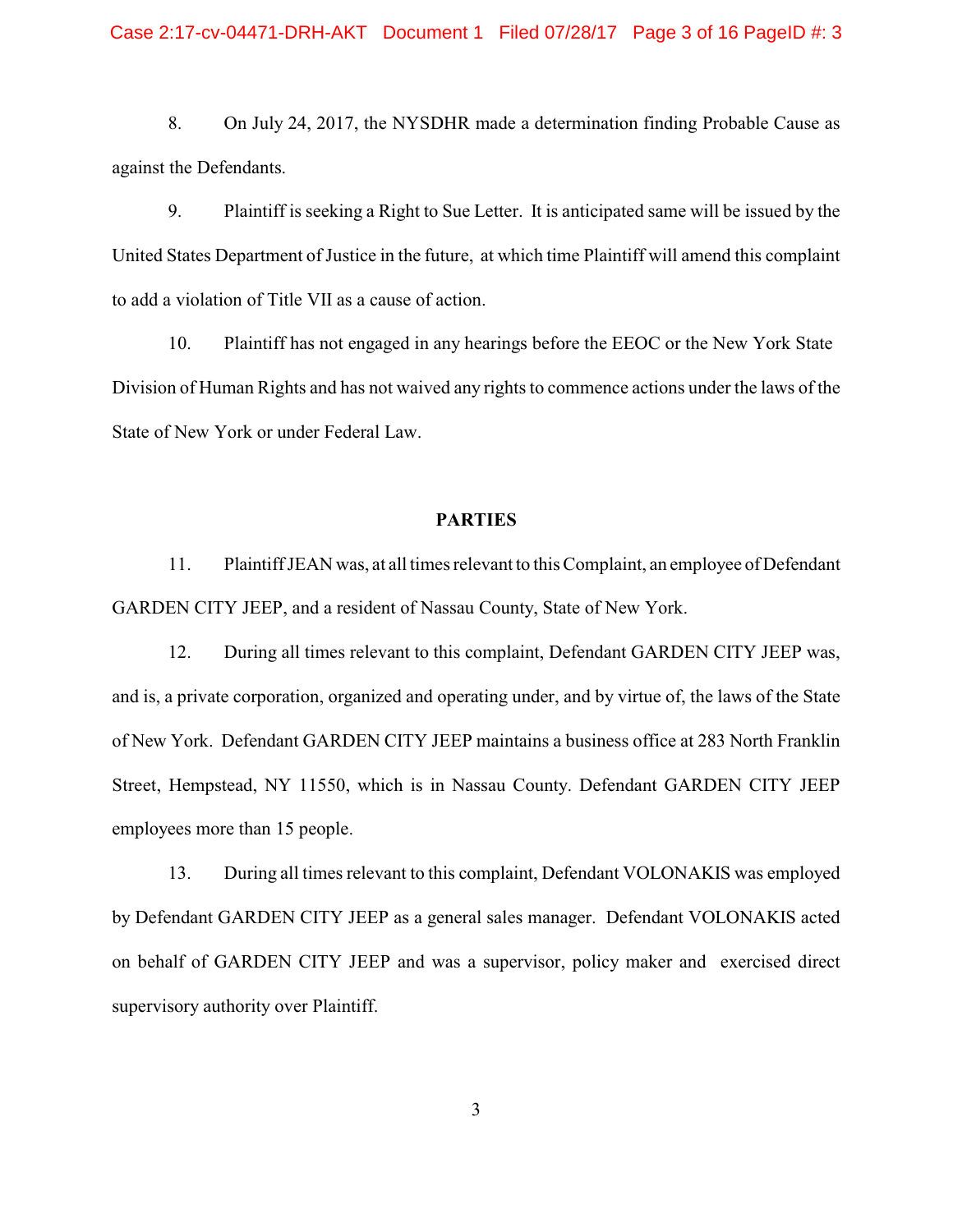#### **FACTUAL ALLEGATIONS**

14. Plaintiff worked as a Sales Associate at GARDEN CITY JEEP CHRYSLER DODGE for one year prior to his forced separation from his job. At all times during his employment Plaintiff performed his duties with excellence and in an exemplary fashion. In fact, Plaintiff loved his job and the people he got to serve as a salesman**.** 

15. On or about July 29, 2016, Plaintiff MARC JEAN arrived at the car dealership of Defendant GARDEN CITY JEEP CHRYSLER DODGE, where he was employed as a salesman, at around 8:20 AM, for a shift starting at 8:30 AM.

16. Plaintiff JEAN worked until 11:30 AM, when it was time for the staff meeting held every morning at Defendant GARDEN CITY JEEP's dealership.

17. This meeting included salesmen Anthony Dash and Matt (last name unknown), manager Ken Skeen, and general sales manager and Defendant VOLONAKIS.

18. During this meeting, monthly sales and client interactions were discussed, among other things. According to the sales report, Plaintiff JEAN had been performing well.

19. Mr. Skeen removed two guns from a bag he had in the meeting with him. Mr. Skeen told the rest of the group that he was going to the shooting range later in the day. Mr. Skeen informed the group that he owned the guns legally.

20. Plaintiff JEAN was shocked when Mr. Skeen removed the guns from his bag. Plaintiff JEAN did not know anything about guns, and was not used to being around them.

21. Defendant VOLONAKIS, the general sales manager who supervises Mr. Skeen as well as Plaintiff JEAN, entered the meeting while Mr. Skeen had one of the guns in his hand.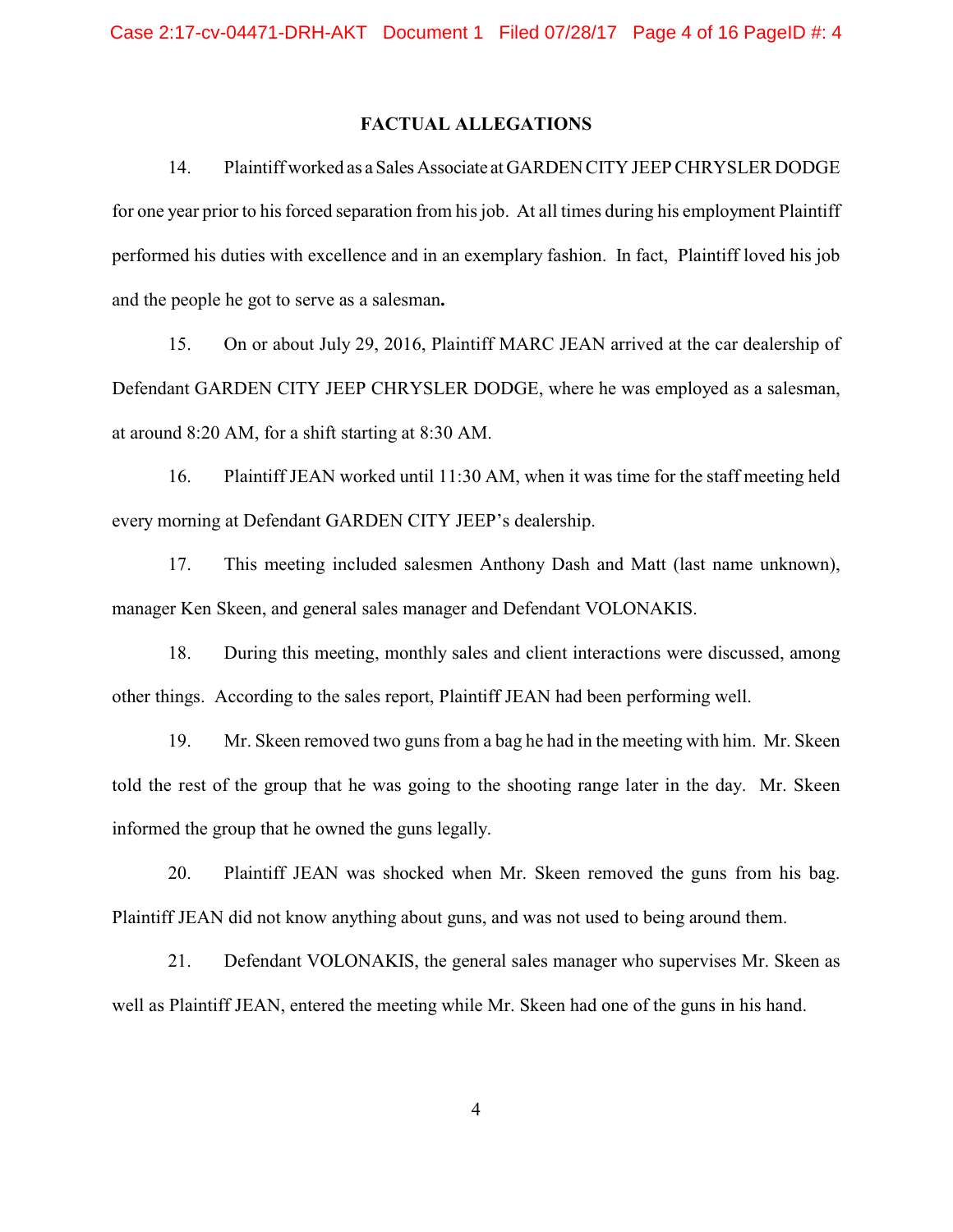#### Case 2:17-cv-04471-DRH-AKT Document 1 Filed 07/28/17 Page 5 of 16 PageID #: 5

22. Defendant VOLONAKIS took the gun out of Mr. Skeen's hands and pointed it at Plaintiff JEAN's head and asked Plaintiff JEAN if the gun "look[ed] familiar."

23. While continuing to hold the gun in PlaintiffJEAN'sface, Defendant VOLONAKIS told the other employees in the meeting that "[Plaintiff JEAN] knows I don't like him, that's why I am not doing this to Matt." Upon information and belief, Matt (last name unknown) is a white man.

24. During the assault, Plaintiff JEAN was made to fear for his life, as he did not know whether or not the gun was loaded. Defendant VOLONAKIS took possession of a gun in the workplace and pointed in Mr. Jean's face while making race based comments.

25. Upon information and belief, Defendant VOLONAKIS asked Plaintiff JEAN if the gun "look[ed] familiar" out of racial enmity Defendant VOLONAKIS holds towards black people.

26. By brandishing the gun, upon information and belief, Defendant VOLONAKIS intended to violate, intimidate, threaten, harass, assault, and injure Plaintiff JEAN.

27. With Defendant VOLONAKIS continuing to hold him at gunpoint, Plaintiff was shaken and disturbed as he deliberated his next move. Mr. Skeen finally disarmed Defendant VOLONAKIS. Afterwards, Mr. Skeen told Plaintiff JEAN that "Mike was wrong!"

28. Plaintiff then exited the building and called his mother from his car. His mother advised him to call the police, since no one at Defendant GARDEN CITY JEEP did so, although they were notified about the assault perpetrated by Defendant VOLONAKIS, Defendant GARDEN CITY JEEP's general sales manager.

29. The Hempstead Police arrived at Defendant GARDEN CITY JEEP's dealership, and took a statement from Plaintiff JEAN.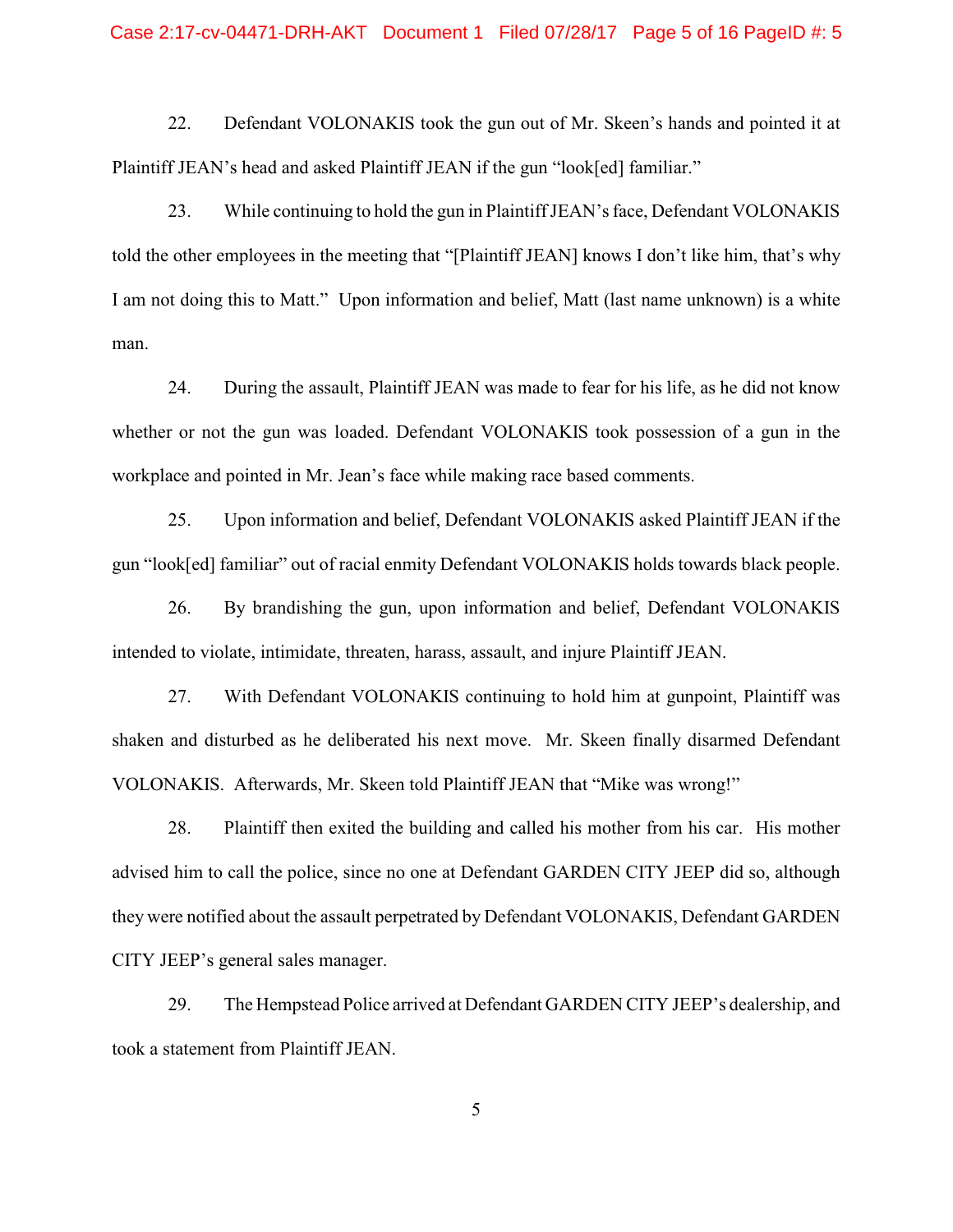30. Upon information and belief, Defendant VOLONAKIS and Mr. Skeen were arrested.

31. As Plaintiff JEAN waited in a police car for the police to finish their investigation, Defendant GARDEN CITY JEEP's owner, Michael Villani, approached the car and told Plaintiff JEAN that both Defendant VOLONAKIS and Mr. Skeen had been fired.

32. After the assault, Plaintiff JEAN began feeling increasingly anxious and fearful. He also began to suffer from chest pains. Plaintiff subsequently sought treatment at Mercy Medical Center.

33. The July 29, 2016 incident was the most egregious in a list of racially hostile acts perpetrated by Defendant VOLONAKIS against Plaintiff JEAN, due to his race and/or color. These acts took place in Defendant GARDEN CITY JEEP's dealership, during regular work hours.

34. One such act involved racist jokes Defendant VOLONAKIS made in Plaintiff JEAN's presence.

35. A second incident occurred one month prior to the July 29, 2016 incident. In response to hearing a famous black hip-hop artist on the radio, Defendant VOLONAKIS told Plaintiff JEAN that he "hate[s] that nigger."

36. Yet another incident involved Defendant VOLONAKIS asking Plaintiff JEAN to sign a Code of Conduct form. After Plaintiff JEAN told Defendant VOLONAKIS that he wanted to review the document before signing it, Defendant VOLONAKIS said, "you're black, you've got to do what we say."

37. Another time, Defendant VOLONAKIS was reprimanding another African American employee when he made eye contact with Plaintiff JEAN. When Defendant VOLONAKIS saw Plaintiff JEAN look at him, he glared back at Plaintiff JEAN, stating "that's the first time I had to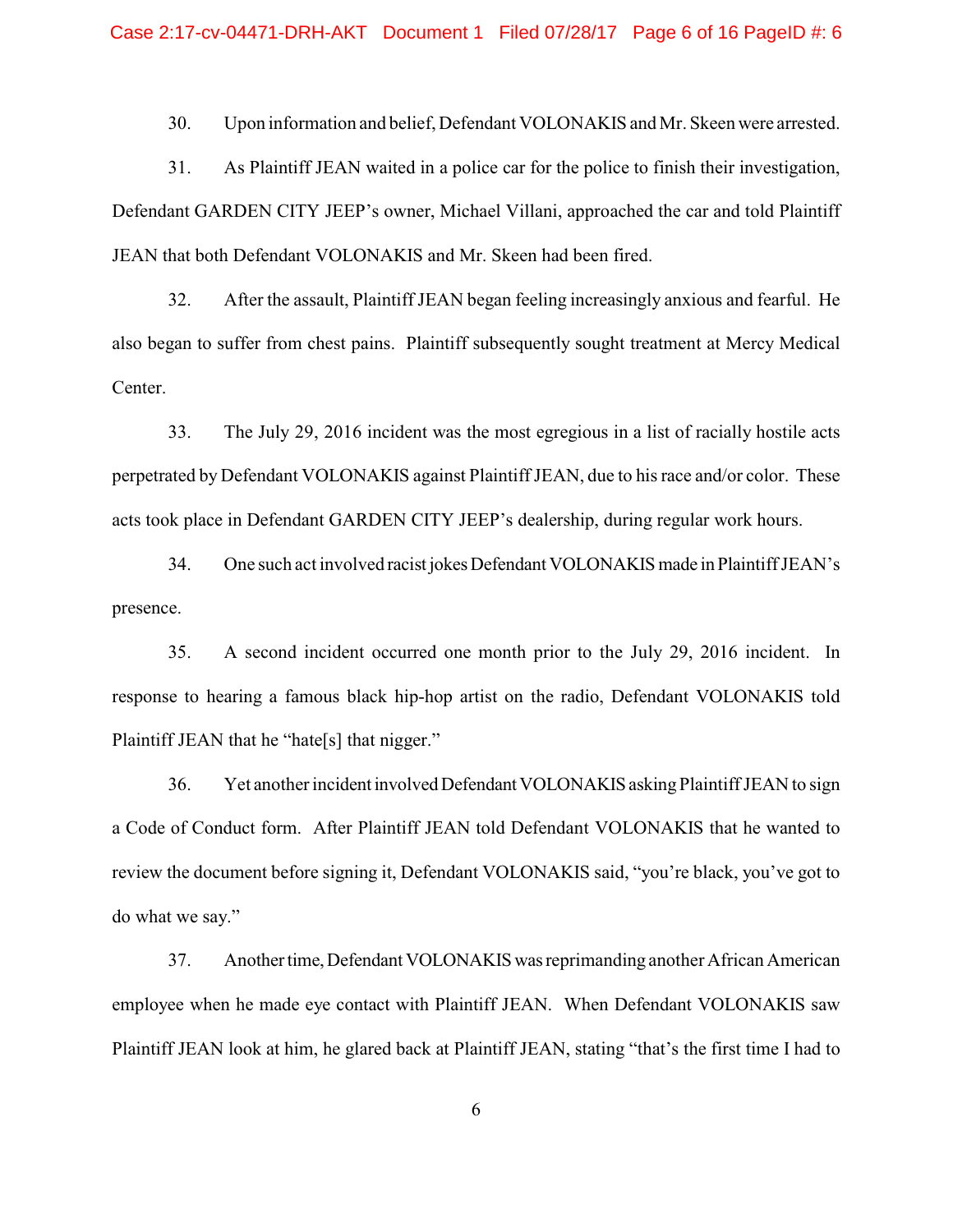yell at a black man today," implying that it may not be the last.

38. These instances each materially altered Plaintiff JEAN's employment, creating, on aggregate, a hostile work environment and created working conditions so intolerable that a reasonable person would have felt compelled to resign, which led to Plaintiff JEAN's resignation, which constitutes a constructive discharge.

39. Defendant VOLONAKIS was charged with criminal possession of a firearm in connection to the July 29, 2016 assault, and is being prosecuted by the District Attorney of Nassau County.

40. Defendants cannot deny the actions of either Ken Skeen or Mike Volonakis on the day of the incident or shortly thereafter. Ken Skeen had a telephone conversation with Mr. Jean's mother shortly after Mr. Jean was threatened with the gun in his face. In that conversation, Mr. Skeen admitted that Mr. Volonakis did point the gun in Mr. Jean's face.

## **AS AND FOR COUNT I 42 U.S.C. § 1981**

41. The Plaintiff repeats, reiterates, and re-alleges each allegation contained in paragraphs 1 through 40 of this Complaint with the same force and effect as though fully set forth herein. Defendant GARDEN CITY JEEP, through its agent/employee, Defendant VOLONAKIS, discriminated against the Plaintiff in his employment based on Plaintiff's race/color, and was discharged constructively, in violation of, *inter alia*, Section 1981.

42. As a direct result of aforementioned acts, Plaintiff has been deprived of his right to contract, deprived of his freedoms, mentally harmed, and physically injured. Plaintiff JEAN has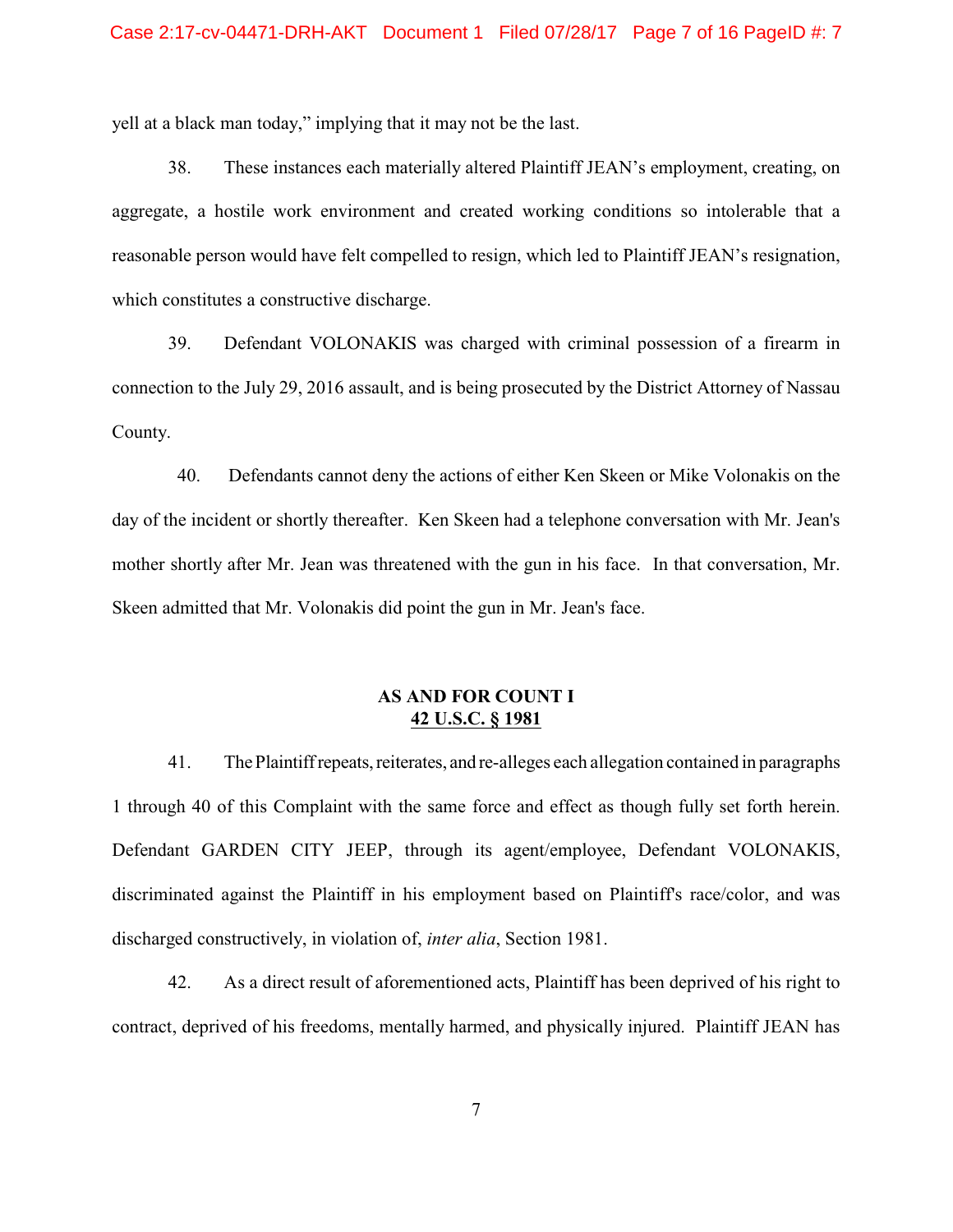#### Case 2:17-cv-04471-DRH-AKT Document 1 Filed 07/28/17 Page 8 of 16 PageID #: 8

been forced to seek redress in the courts rather than capitulating to the previously mentioned abuse, ridicule, and discrimination.

43. Defendant VOLONAKIS subjected Plaintiff JEAN to assault, harassment, humiliation, a hostile work environment, and embarrassment due to his status as an African American/black man. Defendant VOLONAKIS took possession of a gun in the workplace and pointed in Mr. Jean's face while making race based comments. As a result, Plaintiff has experienced a diminution in his quality of life and other injuries and fear.

44. Specifically, Defendant VOLONAKIS, with the approval, implicit or otherwise, of Defendant GARDEN CITY JEEP, subjected Plaintiff JEAN to racial enmity, which constitutes a hostile work environment when considered in the aggregate, in violation of Section 1981. This hostile work environment induced Plaintiff's resignation, which constitutes a constructive discharge, also in violation of Section 1981.

45. Defendant VOLONAKIS, who had immediate authority over Plaintiff JEAN, was permitted by consent, explicit or otherwise, of Defendant GARDEN CITY JEEP to create a hostile work environment by harassing, threatening, intentionally inflicting emotional distress, and otherwise subjecting Plaintiff JEAN to discriminatory treatment. This hostile work environment forced Plaintiff JEAN to resign, which constitutes a constructive discharge.

46. Plaintiff has incurred incidental fees/damages, loss of pay, loss of benefits, and other damages/ injuries due to Defendant GARDEN CITY JEEP's unlawful discrimination.

47. As a direct result of said acts, Plaintiff has suffered, and continues to suffer, psychological trauma, physiological detriment, loss of status, loss of opportunities, loss of title, distress, humiliation, embarrassment, and damage to his reputation as alleged in the preceding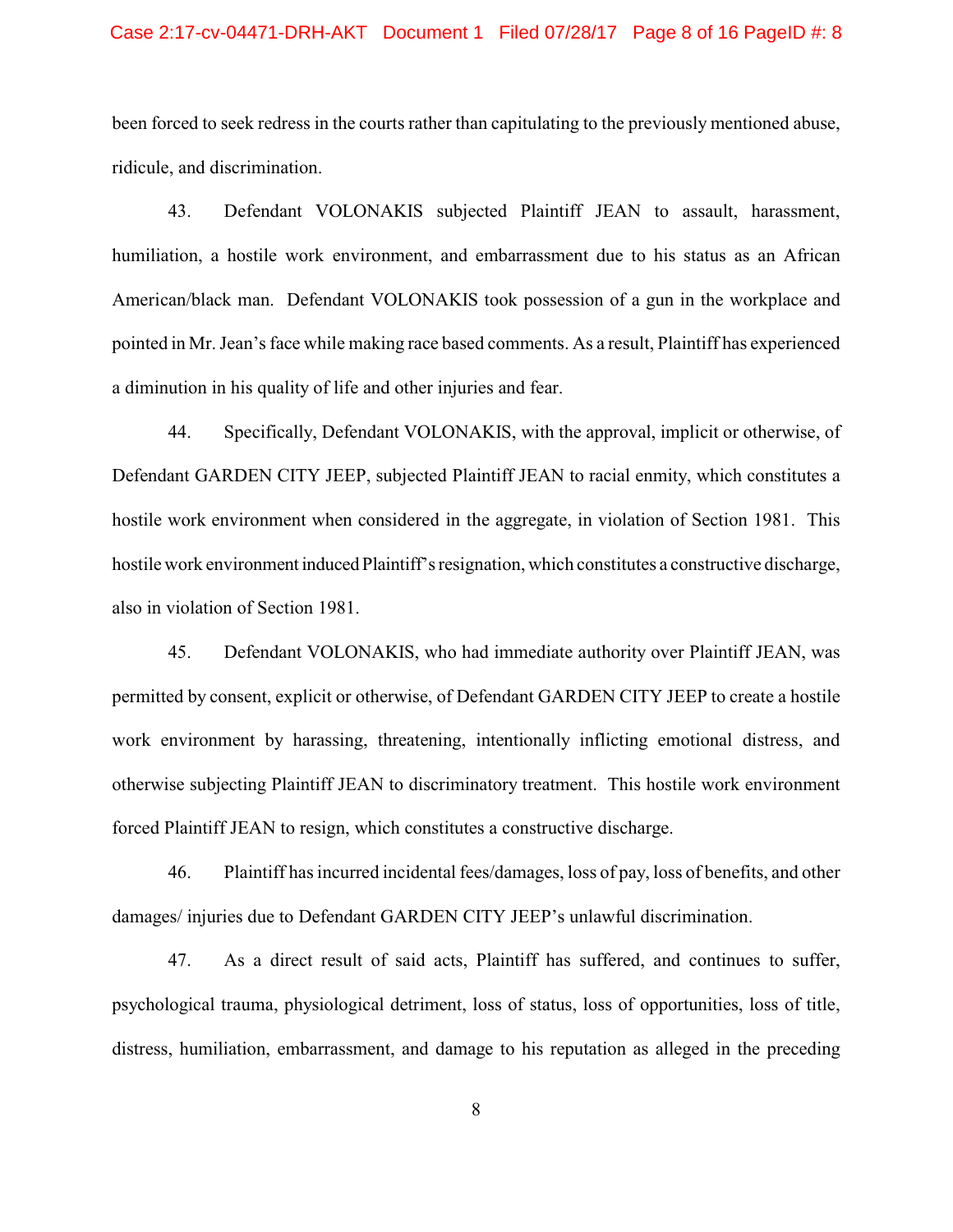paragraphs of the within Complaint.

48. That by reason of the foregoing, Plaintiff JEAN has been subjected to irreparable psychic injury, physiological injury, assault, intentional infliction of emotional distress, pain, suffering, loss of self-esteem, self-doubt, disgrace, public humiliation, embarrassment, inconvenience, anxiety and frustration, and, thus, has been damaged in excess of three million (\$3,000,000.00) dollars, as well as punitive damages, costs, and attorney's fees.

## **AS AND FOR COUNT II ARTICLE 15 OF THE EXECUTIVE LAW OF THE STATE OF NEW YORK § 296** (**NEW YORK HUMAN RIGHTS LAW**)

49. The Plaintiff repeats, reiterates, and re-alleges each allegation contained in paragraphs 1 through 48 of this Complaint with the same force and effect as though fully set forth herein. Defendant GARDEN CITY JEEP, through its agent/employee, Defendant VOLONAKIS, discriminated against the Plaintiff in his employment based on Plaintiff's race/color, and was discharged constructively, in violation of, *inter alia*, the New York Human Rights Law.

50. As a direct result of aforementioned acts, Plaintiff has been deprived of his rights, deprived of his freedoms, mentally harmed, and physically injured. Plaintiff JEAN has been forced to seek redress in the courts rather than capitulating to the previously mentioned abuse, ridicule, and discrimination.

51. Defendant VOLONAKIS subjected Plaintiff JEAN to assault, harassment, humiliation, a hostile work environment, and embarrassment due to his status as an African American/black man. As a result, Plaintiff has experienced a diminution in his quality of life.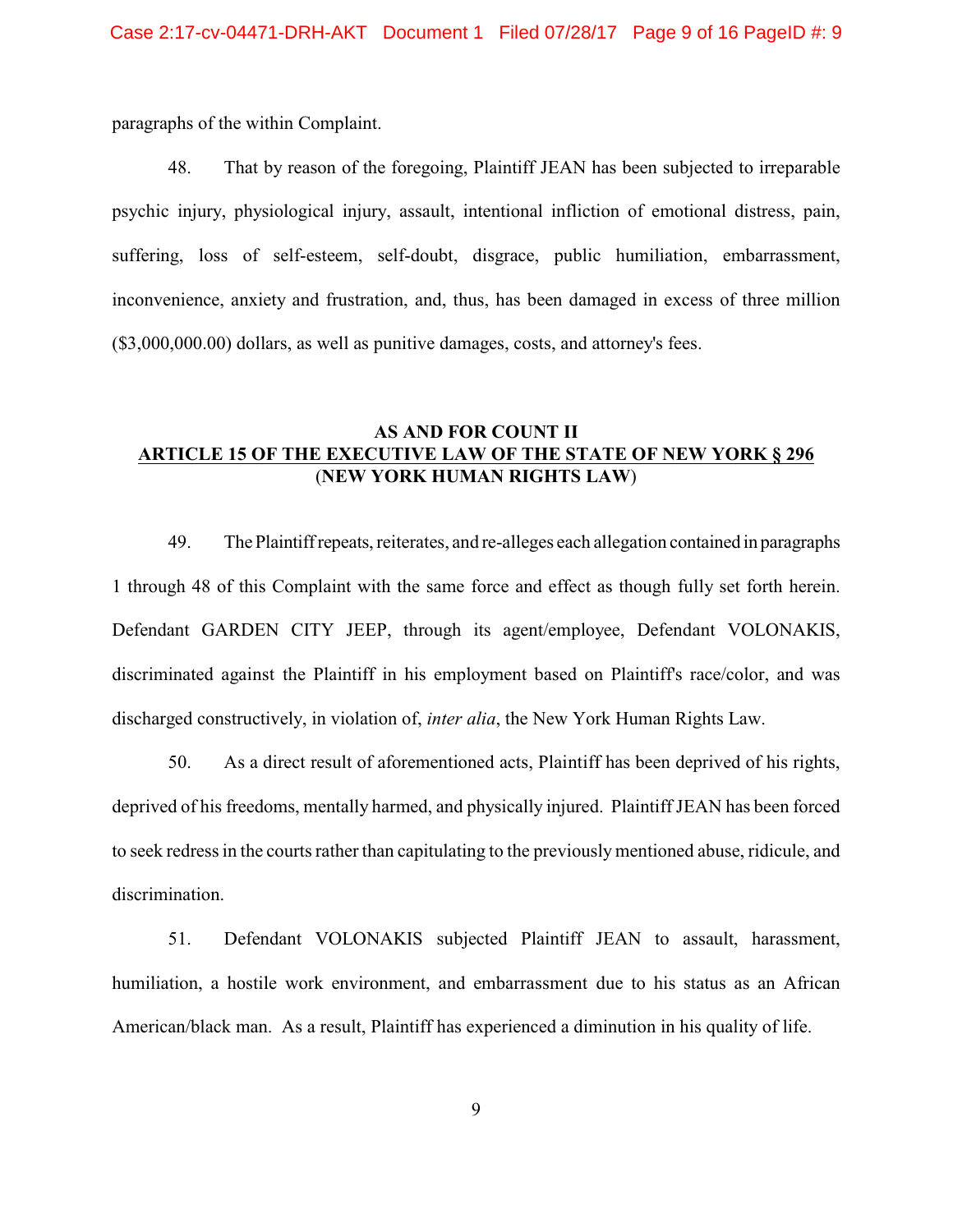52. Specifically, Defendant VOLONAKIS, with the approval, implicit or otherwise, of Defendant GARDEN CITY JEEP, subjected Plaintiff JEAN to racial enmity, which constitutes a hostile work environment when considered in the aggregate, in violation of the New York Human Rights Law. This hostile work environment induced Plaintiff's resignation, which constitutes a constructive discharge, also in violation of the New York Human Rights Law.

53. Defendant VOLONAKIS, who had immediate authority over Plaintiff JEAN, was permitted by consent, explicit or otherwise, of Defendant GARDEN CITY JEEP to create a hostile work environment by harassing, threatening, intentionally inflicting emotional distress, and otherwise subjecting Plaintiff JEAN to discriminatory treatment. This hostile work environment forced Plaintiff JEAN to resign, which constitutes a constructive discharge.

54. Plaintiff has incurred incidental fees/damages, loss of pay, loss of benefits, and other damages/ injuries due to Defendant GARDEN CITY JEEP's unlawful discrimination.

55. As a direct result of said acts, Plaintiff has suffered, and continues to suffer, psychological trauma, physiological detriment, loss of status, loss of opportunities, loss of title, distress, humiliation, embarrassment, and damage to his reputation as alleged in the preceding paragraphs of the within Complaint.

56. That by reason of the foregoing, Plaintiff JEAN has been subjected to irreparable psychic injury, physiological injury, assault, intentional infliction of emotional distress, pain, suffering, loss of self-esteem, self-doubt, disgrace, public humiliation, embarrassment, inconvenience, anxiety and frustration, and, thus, has been damaged in excess of three million (\$3,000,000.00) dollars, as well as punitive damages, costs, and attorney's fees.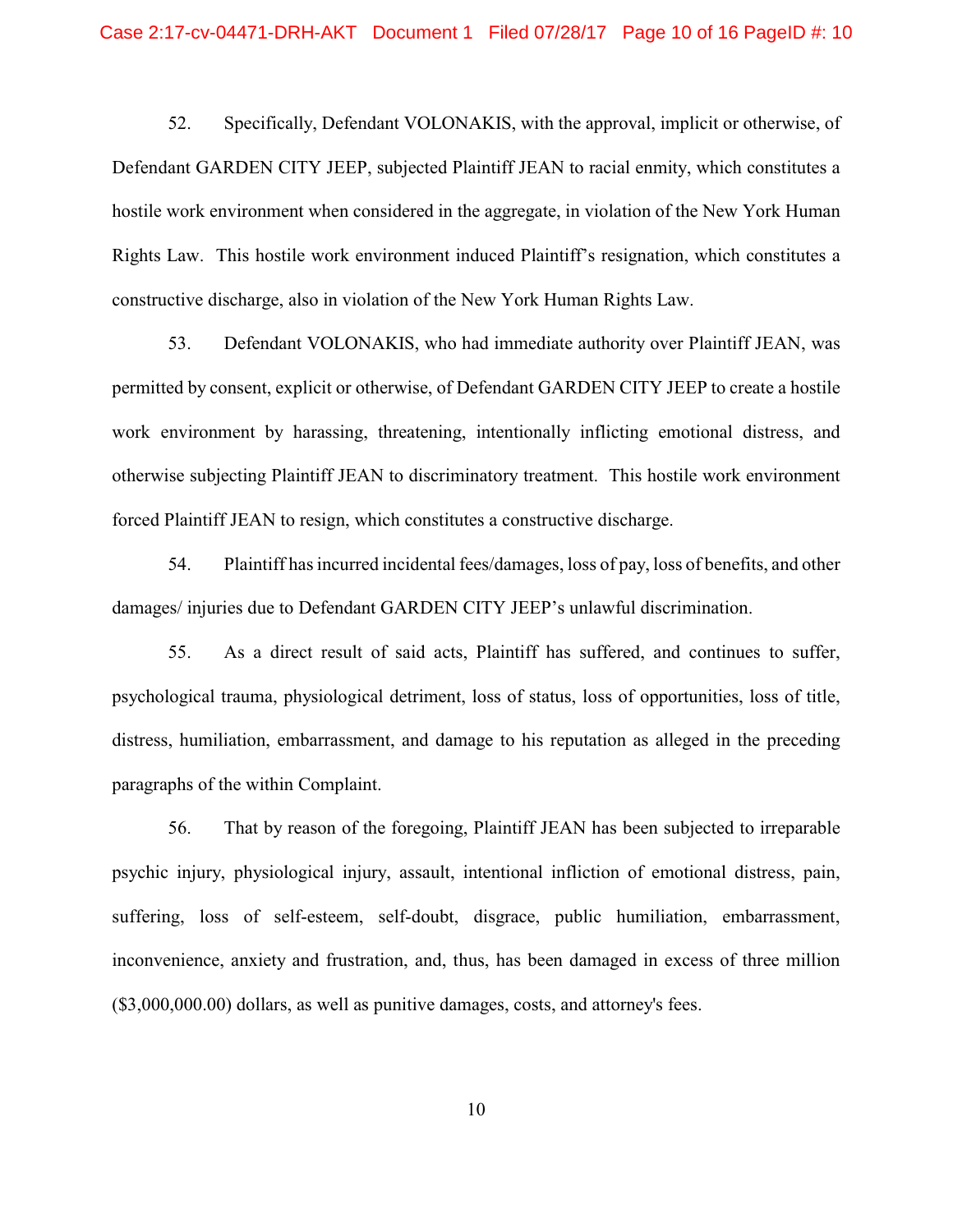## **AS AND FOR COUNT III TITLE C-2 § 21-9.8(1) OF THE NASSAU COUNTY LOCAL LAWS (NASSAU COUNTY HUMAN RIGHTS LAW)**

57. The Plaintiff repeats, reiterates, and re-alleges each allegation contained in paragraphs 1 through 56 of this Complaint with the same force and effect as though fully set forth herein. Defendant GARDEN CITY JEEP, through its agent/employee, Defendant VOLONAKIS, discriminated against the Plaintiff in his employment based on Plaintiff's race/color, and was discharged constructively, in violation of, *inter alia*, the Nassau County Human Rights Law.

58. As a direct result of aforementioned acts, Plaintiff has been deprived of his rights, deprived of his freedoms, mentally harmed, and physically injured. Plaintiff JEAN has been forced to seek redress in the courts rather than capitulating to the previously mentioned abuse, ridicule, and discrimination.

59. Defendant VOLONAKIS subjected Plaintiff JEAN to assault, harassment, humiliation, a hostile work environment, and embarrassment due to his status as an African American/black man. As a result, Plaintiff has experienced a diminution in his quality of life.

60. Specifically, Defendant VOLONAKIS, with the approval, implicit or otherwise, of Defendant GARDEN CITY JEEP, subjected Plaintiff JEAN to racial enmity, which constitutes a hostile work environment when considered in the aggregate, in violation of the New York Human Rights Law. This hostile work environment induced Plaintiff's resignation, which constitutes a constructive discharge, also in violation of the Nassau County Human Rights Law.

61. Defendant VOLONAKIS, who had immediate authority over Plaintiff JEAN, was permitted by consent, explicit or otherwise, of Defendant GARDEN CITY JEEP to create a hostile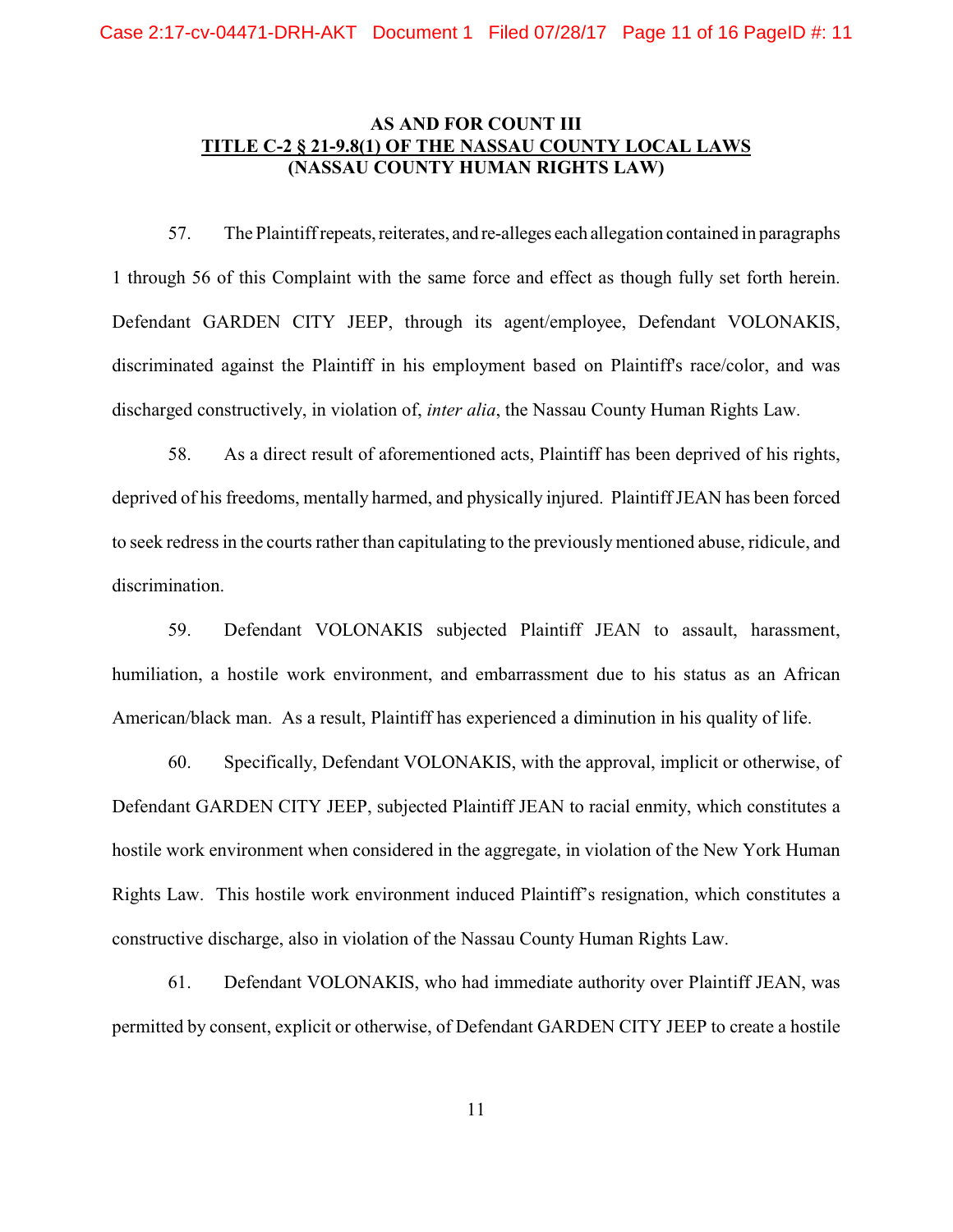#### Case 2:17-cv-04471-DRH-AKT Document 1 Filed 07/28/17 Page 12 of 16 PageID #: 12

work environment by harassing, threatening, intentionally inflicting emotional distress, and otherwise subjecting Plaintiff JEAN to discriminatory treatment. This hostile work environment forced Plaintiff JEAN to resign, which constitutes a constructive discharge.

62. Plaintiff has incurred incidental fees/damages, loss of pay, loss of benefits, and other damages/ injuries due to Defendant GARDEN CITY JEEP's unlawful discrimination.

63. As a direct result of said acts, Plaintiff has suffered, and continues to suffer, psychological trauma, physiological detriment, loss of status, loss of opportunities, loss of title, distress, humiliation, embarrassment, and damage to his reputation as alleged in the preceding paragraphs of the within Complaint.

64. That by reason of the foregoing, Plaintiff JEAN has been subjected to irreparable psychic injury, physiological injury, assault, intentional infliction of emotional distress, pain, suffering, loss of self-esteem, self-doubt, disgrace, public humiliation, embarrassment, inconvenience, anxiety and frustration, and, thus, has been damaged in excess of three million (\$3,000,000.00) dollars, as well as punitive damages, costs, and attorney's fees.

## **AND AS FOR COUNT IV ASSAULT AND BATTERY**

65. Plaintiffs repeat and reiterate and re-allege each and every allegation contained in paragraphs 1 through 64 of this Complaint, with the same force and effect as though fully set forth herein.

66. Defendant VOLONAKIS, acting as a decision maker for GARDEN CITY JEEP and employer of Plaintiff lacked any legal or lawful basis, probable cause, or justification to place a firearm in the face of Plaintiff or point a firearm at Plaintiff in any fashion.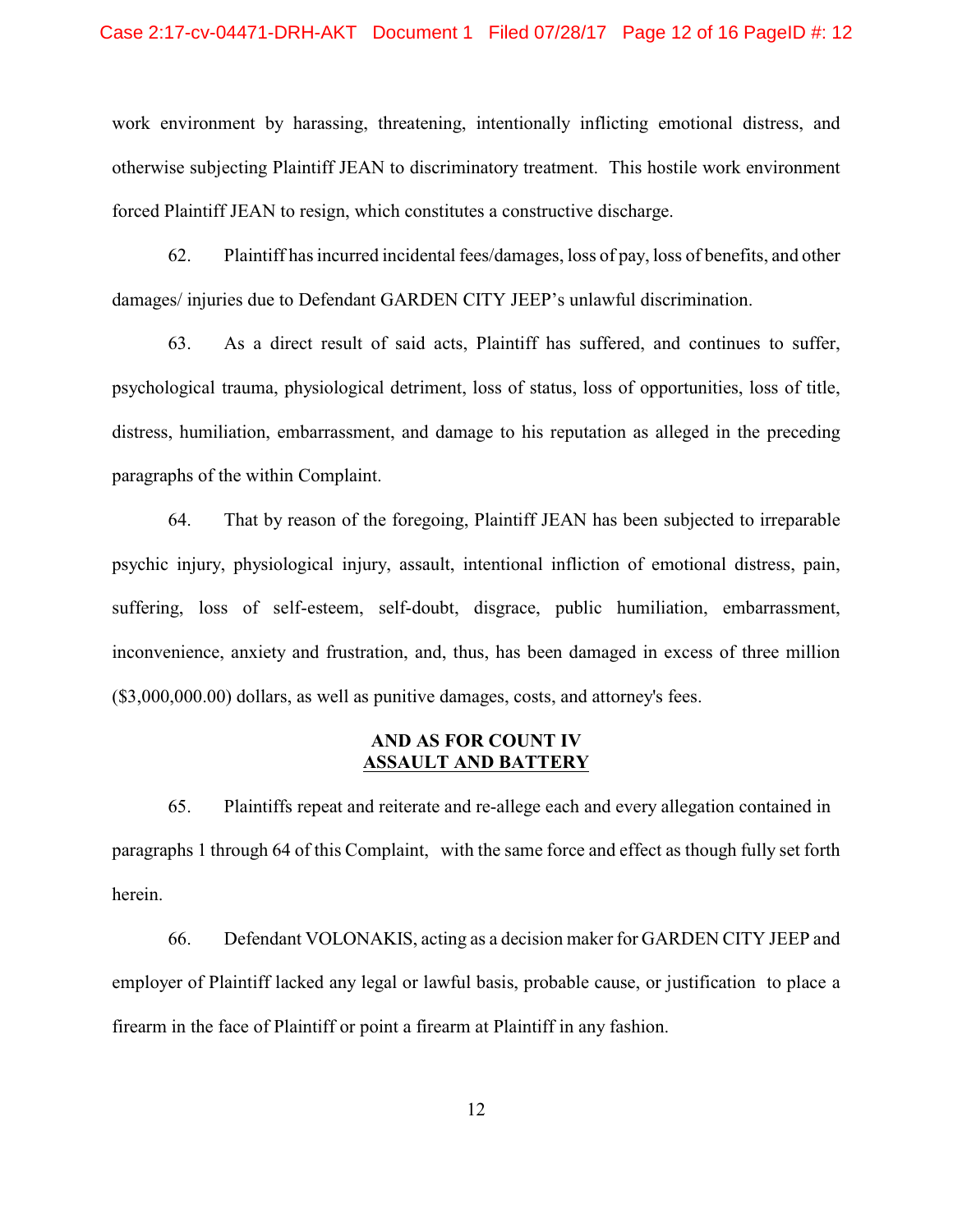67. Defendant VOLONAKIS, lacked any legal or lawful basis, probable cause, or justification to threaten, simulate touching, menace or otherwise place Plaintiff in fear of being shot, harmed or touched.

68. Defendant VOLONAKIS wrongfully, unlawfully and without privilege, consent, emergency, necessity, license or justification, forced Plaintiff to endure horror, fear, anxiety, anguish and belief that he was going to die and be subjected to pain and physical harm, and injury. Plaintiff, at no time consented to such abuse, threat, menacing, simulated touching or abuse of his person or property by Defendant VOLONAKIS. Said actions by Defendant VOLONAKIS were intentional and aimed at injuring and causing Plaintiff to suffer harm, discomfort, pain and humiliation and other injuries.

69. Plaintiff was placed into shocked and fear, held against his will, threatened, and intimidated, and was caused to suffer the intense dread of bodily harm, to the extent that an objective person in Plaintiff's position would be left in fear of such bodily harm. Plaintiff committed no violations or crimes and was not charged with any violations or crimes.

70. Defendant VOLONAKIS did intentionally, threaten, simulate touching, menace , and intimidate Plaintiff, while placing him in fear of imminent danger and or bodily harm prior to and during said pointing of a firearm at Plaintiff.

71.. Defendant VOLONAKIS did intentionally physically placed Plaintiff in fear of imminent physical danger.

72. As a result of said assault, Plaintiffs suffered, physical harm, great emotional and psychological harm, anxiety, fear, terror, humiliation and degradation all as a direct result of Defendant VOLONAKIS' , wrongful, unjustified and illegal conduct.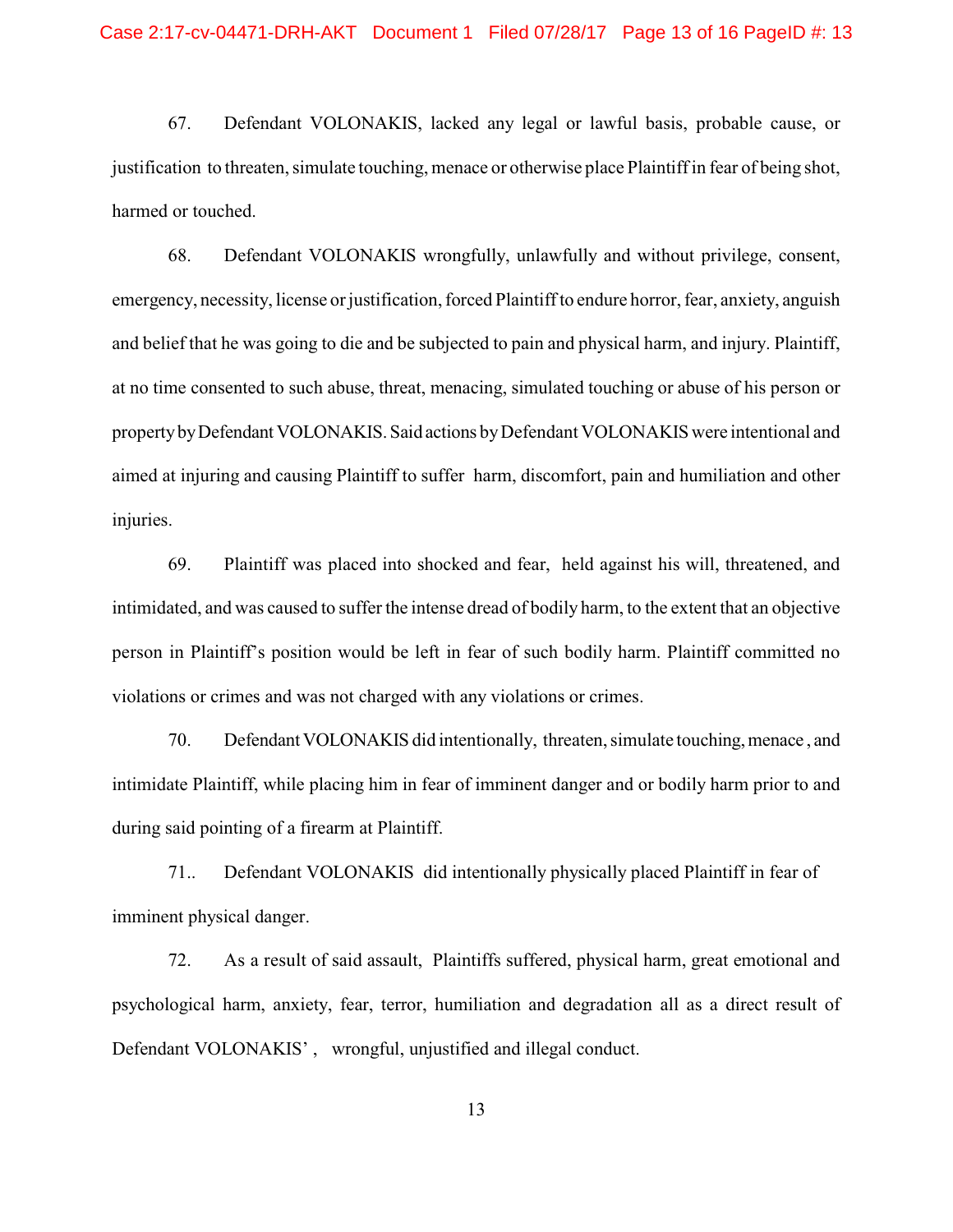73. That by reason of the foregoing, Plaintiff JEAN has been subjected to irreparable psychic injury, physiological injury, assault, intentional infliction of emotional distress, pain, suffering, loss of self-esteem, self-doubt, disgrace, public humiliation, embarrassment, inconvenience, anxiety and frustration, and, thus, has been damaged in excess of three million (\$3,000,000.00) dollars, as well as punitive damages and costs.

## **AND AS FOR COUNT V INTENTIONAL & NEGLIGENT INFLICTION OF EMOTIONAL DISTRESS**

74. Plaintiff repeats and reiterates and re-alleges each and every allegation contained in paragraphs 1 through 73 of this Complaint, with the same force and effect as though fully set forth herein.

75. Defendant VOLONAKIS as a decision maker and supervisor at GARDEN CITY JEEP , through his conduct, acts and omissions as set forth in the above pleaded allegations, acted outrageously and beyond the bounds of decency, for his above-stated role in taking the gun out of Mr. Skeen's hands and pointed it at Plaintiff JEAN's head and asked Plaintiff JEAN if the gun "look[ed] familiar."; and while continuing to hold the gun in Plaintiff JEAN's face, Defendant VOLONAKIS told the other employees in the meeting that "[Plaintiff JEAN] knows I don't like him, that's why I am not doing this to Matt." .

76. Defendant VOLONAKIS as a decision maker and supervisor at GARDEN CITY JEEP, committed the above stated reprehensible, extreme and outrageous actions against Plaintiffs, with full knowledge that his conduct could cause severe and extreme emotional harm to Plaintiff.

77. Said extreme emotional harm, with psychological and physical symptoms manifesting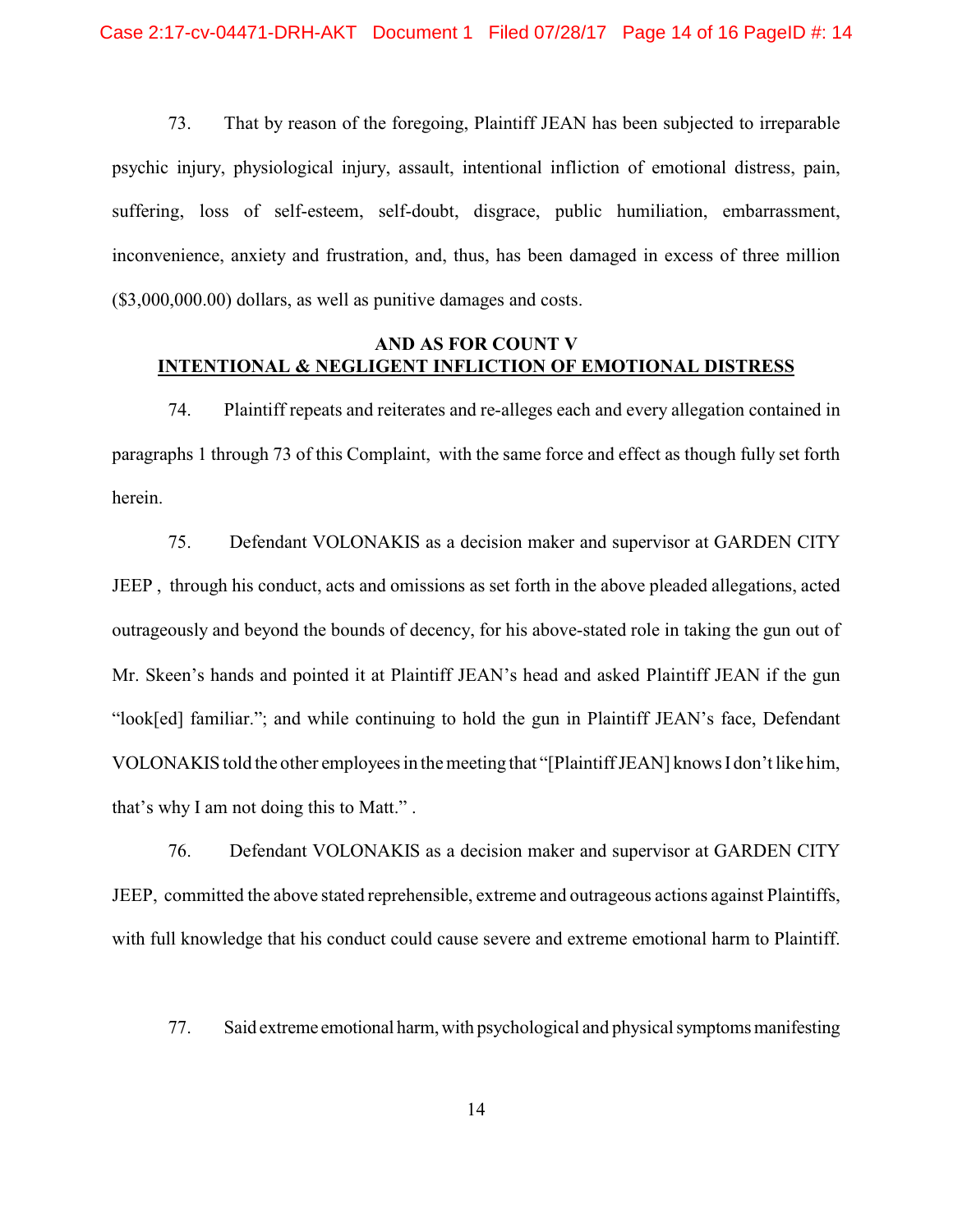#### Case 2:17-cv-04471-DRH-AKT Document 1 Filed 07/28/17 Page 15 of 16 PageID #: 15

therefrom, did in fact occur in this case, in that the Plaintiff was debilitated, terrified, humiliated, and caused to suffer fear for his life.

78. Said extreme emotional harm, with psychological and physical symptoms manifesting therefrom, did in fact occur in this case, in that the Plaintiff personally suffered and continue to suffer from emotional exhaustion, physical manifestation of symptoms of anxiety, depression, headaches, sleep disturbances, and grief.

79. That by reason of the foregoing, Plaintiff JEAN has been subjected to irreparable psychic injury, physiological injury, assault, intentional infliction of emotional distress, pain, suffering, loss of self-esteem, self-doubt, disgrace, public humiliation, embarrassment, inconvenience, anxiety and frustration, and, thus, has been damaged in excess of three million (\$3,000,000.00) dollars, as well as punitive damages and costs.

## **PRAYER FOR RELIEF**

Plaintiff requests judgment as follows:

- a. First Cause of Action: in excess of three million (\$3,000,000.00) dollars as well as punitive damages, costs, and attorney's fees;
- b. Second Cause of Action: in excess of three million (\$3,000,000.00) dollars as well as punitive damages, costs, and attorney's fees;
- c. Third Cause of Action: in excess of three million (\$3,000,000.00) dollars as well as punitive damages, costs, and attorney's fees;
- d. Fourth Cause of Action: in excess of three million (\$3,000,000.00) dollars as well as punitive damages, costs, and attorney's fees;
- e. Fifth Cause of Action: in excess of three million (\$3,000,000.00) dollars as well as punitive damages, costs, and attorney's fees;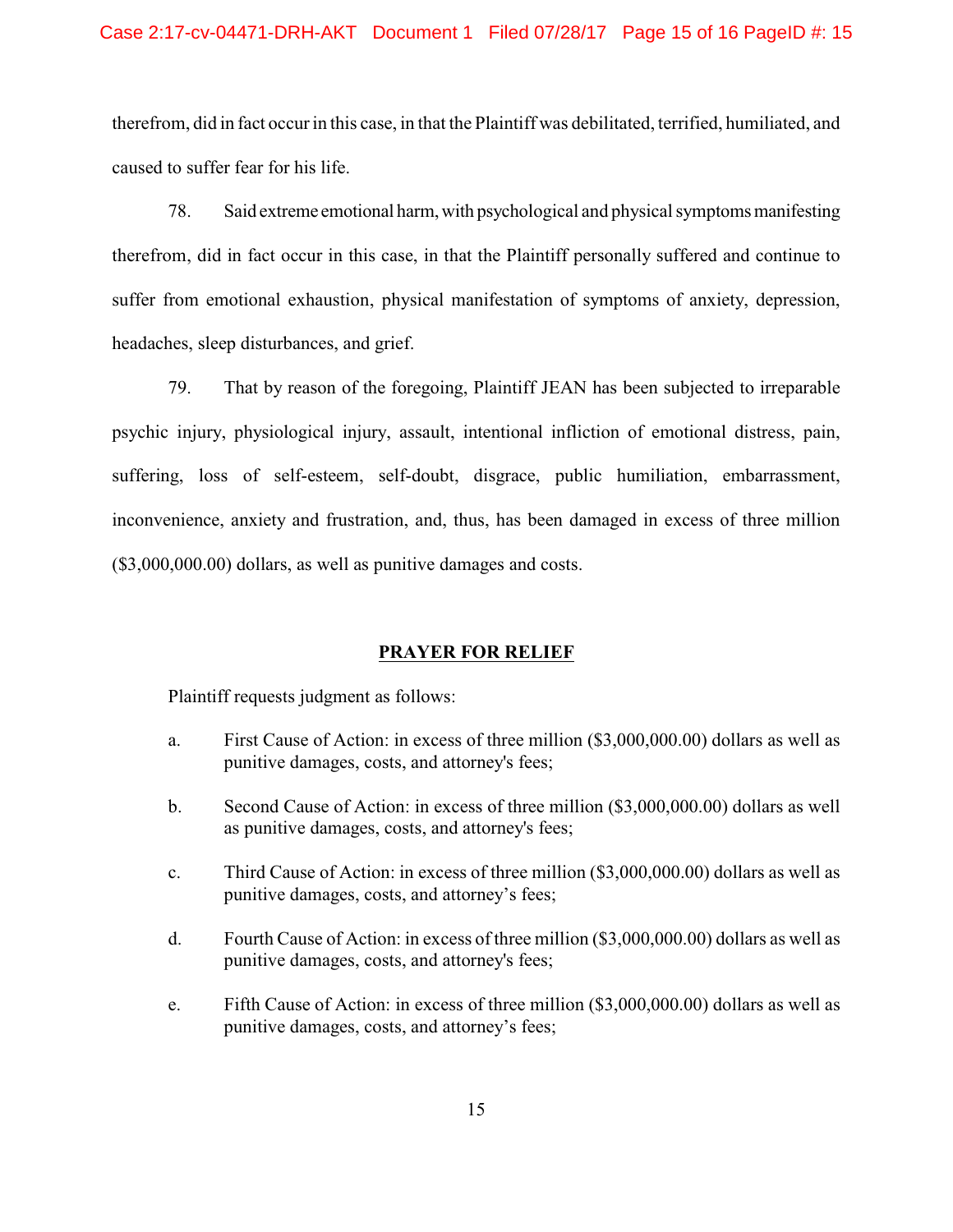- f. Attorney's fees and costs, pursuant to  $42$  U.S.C. § 1988 and  $42$  U.S.C. § 2000e-5(k);
- g. A declaratory judgment stating that Defendants willfully violated Plaintiff's rights secured by federal and state laws as alleged herein;
- h. Injunctive relief: an injunction requiring Defendants to correct all present and past violations of federal and state law as alleged herein; to enjoin the Defendants from continuing to act in violation of federal and state law as alleged herein; and to order such other injunctive relief as may be appropriate to prevent any future violations of said federal and state laws; and
- i. An Order granting such other legal and equitable relief as the Court deems just and proper.

## **PLAINTIFF DEMANDS A TRIAL BY JURY**

Dated: Hempstead, New York July 28, 2017

> LAW OFFICES OF FREDERICK K. BREWINGTON

By: */S/* 

FREDERICK K. BREWINGTON *Attorneys for Plaintiff* 556 Peninsula Boulevard Hempstead, New York 11550 (516) 489-6959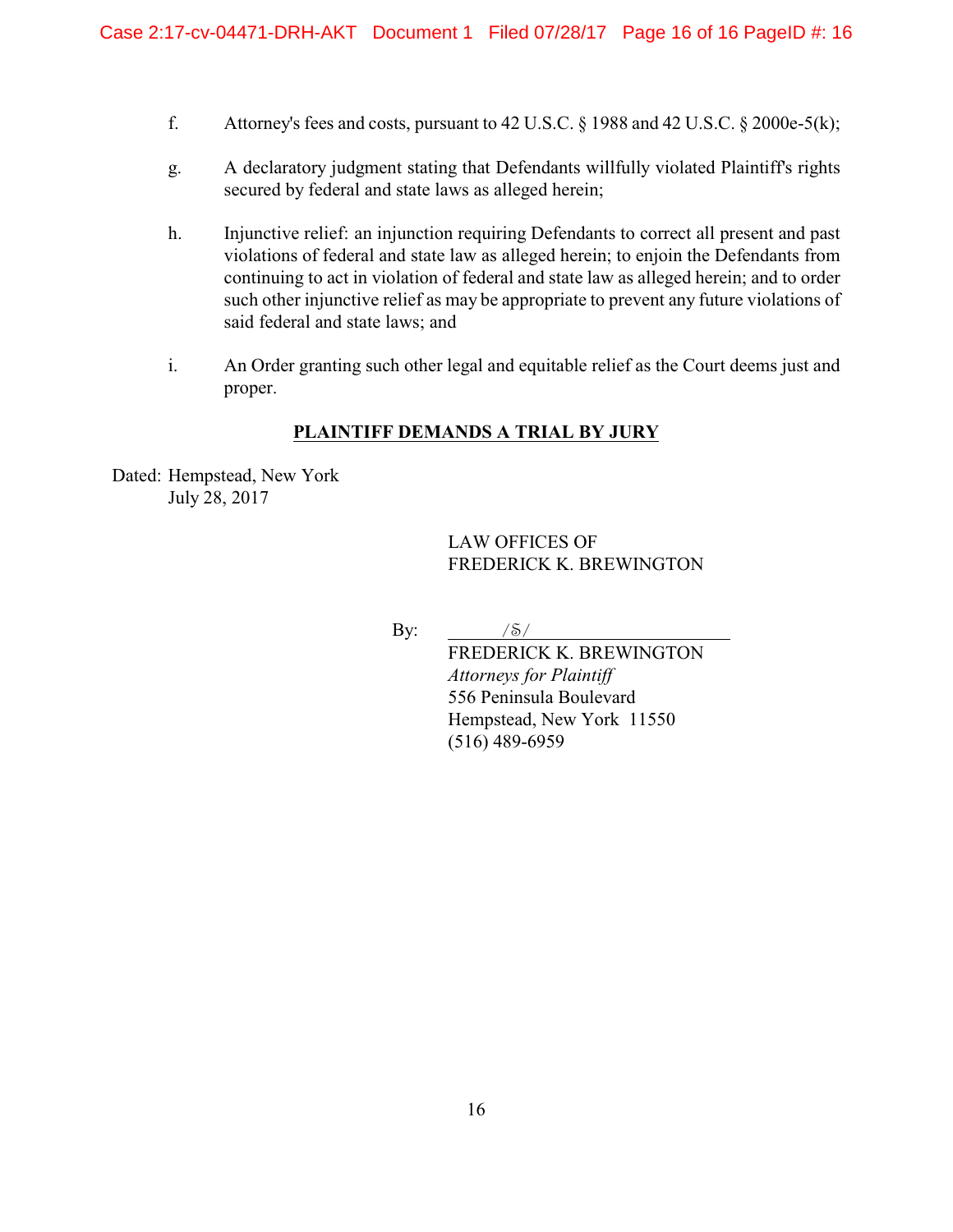# $_{\rm JS~44~(Rev. 07)}$ Gase 2:17-cv-04471-DRH-AK $\Upsilon$ IVIL COVER SHEET<sup>/28/17</sup> Page 1 of 2 PageID #: 17

The JS 44 civil cover sheet and the information contained herein neither replace nor supplement the filing and service of pleadings or other papers as required by law, except as provided by local rules of court. This form,

| I. (a) PLAINTIFFS<br>MÀRC JEAN<br><b>NASSAU</b><br><b>(b)</b> County of Residence of First Listed Plaintiff<br>(EXCEPT IN U.S. PLAINTIFF CASES)                                                                                                                                                                                                                                                                                                                                                                                                                                                                                                        |                                                                                                                                                                                                                                                                                                                                                                                                                                                                                                                                                                                                                                          |                                                                                                                                                                                                                                                                                                                                                                                                                                                                                                                                                                                                                                                                                                                                                  |                                    | <b>DEFENDANTS</b><br>GARDEN CITY JEEP CHRYSLER DODGE and MICHAEL<br>VOLONAKIS<br><b>NASSAU</b><br>County of Residence of First Listed Defendant<br>(IN U.S. PLAINTIFF CASES ONLY)<br>NOTE:<br>IN LAND CONDEMNATION CASES, USE THE LOCATION OF<br>THE TRACT OF LAND INVOLVED.                                                                                                              |                                                                                                                                                                                                                                                                                                                                                                                                                                                   |                                                                                                                                                                                                                                                                                                                                                                                                                                                                                                                                                                                                                                                                        |  |  |
|--------------------------------------------------------------------------------------------------------------------------------------------------------------------------------------------------------------------------------------------------------------------------------------------------------------------------------------------------------------------------------------------------------------------------------------------------------------------------------------------------------------------------------------------------------------------------------------------------------------------------------------------------------|------------------------------------------------------------------------------------------------------------------------------------------------------------------------------------------------------------------------------------------------------------------------------------------------------------------------------------------------------------------------------------------------------------------------------------------------------------------------------------------------------------------------------------------------------------------------------------------------------------------------------------------|--------------------------------------------------------------------------------------------------------------------------------------------------------------------------------------------------------------------------------------------------------------------------------------------------------------------------------------------------------------------------------------------------------------------------------------------------------------------------------------------------------------------------------------------------------------------------------------------------------------------------------------------------------------------------------------------------------------------------------------------------|------------------------------------|-------------------------------------------------------------------------------------------------------------------------------------------------------------------------------------------------------------------------------------------------------------------------------------------------------------------------------------------------------------------------------------------|---------------------------------------------------------------------------------------------------------------------------------------------------------------------------------------------------------------------------------------------------------------------------------------------------------------------------------------------------------------------------------------------------------------------------------------------------|------------------------------------------------------------------------------------------------------------------------------------------------------------------------------------------------------------------------------------------------------------------------------------------------------------------------------------------------------------------------------------------------------------------------------------------------------------------------------------------------------------------------------------------------------------------------------------------------------------------------------------------------------------------------|--|--|
|                                                                                                                                                                                                                                                                                                                                                                                                                                                                                                                                                                                                                                                        |                                                                                                                                                                                                                                                                                                                                                                                                                                                                                                                                                                                                                                          |                                                                                                                                                                                                                                                                                                                                                                                                                                                                                                                                                                                                                                                                                                                                                  |                                    |                                                                                                                                                                                                                                                                                                                                                                                           |                                                                                                                                                                                                                                                                                                                                                                                                                                                   |                                                                                                                                                                                                                                                                                                                                                                                                                                                                                                                                                                                                                                                                        |  |  |
| (c) Attorneys (Firm Name, Address, and Telephone Number)<br>Law Offices of Frederick K. Brewington<br>556 Peninsula Boulevard<br>Hempstead, New York 11559; 516-489-6959                                                                                                                                                                                                                                                                                                                                                                                                                                                                               |                                                                                                                                                                                                                                                                                                                                                                                                                                                                                                                                                                                                                                          |                                                                                                                                                                                                                                                                                                                                                                                                                                                                                                                                                                                                                                                                                                                                                  |                                    | Attorneys (If Known)                                                                                                                                                                                                                                                                                                                                                                      |                                                                                                                                                                                                                                                                                                                                                                                                                                                   |                                                                                                                                                                                                                                                                                                                                                                                                                                                                                                                                                                                                                                                                        |  |  |
| <b>II. BASIS OF JURISDICTION</b> (Place an "X" in One Box Only)                                                                                                                                                                                                                                                                                                                                                                                                                                                                                                                                                                                        |                                                                                                                                                                                                                                                                                                                                                                                                                                                                                                                                                                                                                                          |                                                                                                                                                                                                                                                                                                                                                                                                                                                                                                                                                                                                                                                                                                                                                  |                                    |                                                                                                                                                                                                                                                                                                                                                                                           |                                                                                                                                                                                                                                                                                                                                                                                                                                                   | <b>III. CITIZENSHIP OF PRINCIPAL PARTIES</b> (Place an "X" in One Box for Plaintiff                                                                                                                                                                                                                                                                                                                                                                                                                                                                                                                                                                                    |  |  |
| $\Box$ 1 U.S. Government<br>Plaintiff                                                                                                                                                                                                                                                                                                                                                                                                                                                                                                                                                                                                                  | $\mathbf{\mathbf{\geq} 3}$ Federal Question<br>(U.S. Government Not a Party)                                                                                                                                                                                                                                                                                                                                                                                                                                                                                                                                                             |                                                                                                                                                                                                                                                                                                                                                                                                                                                                                                                                                                                                                                                                                                                                                  |                                    | and One Box for Defendant)<br>(For Diversity Cases Only)<br><b>DEF</b><br>PTF<br><b>PTF</b><br><b>DEF</b><br>$\Box$ 4<br>Citizen of This State<br>$\Box$ 1<br>$\Box$ 1<br>Incorporated or Principal Place<br>$\Box$ 4<br>of Business In This State                                                                                                                                        |                                                                                                                                                                                                                                                                                                                                                                                                                                                   |                                                                                                                                                                                                                                                                                                                                                                                                                                                                                                                                                                                                                                                                        |  |  |
| $\Box$ 2 U.S. Government<br>Defendant                                                                                                                                                                                                                                                                                                                                                                                                                                                                                                                                                                                                                  | $\Box$ 4 Diversity                                                                                                                                                                                                                                                                                                                                                                                                                                                                                                                                                                                                                       | (Indicate Citizenship of Parties in Item III)                                                                                                                                                                                                                                                                                                                                                                                                                                                                                                                                                                                                                                                                                                    |                                    | Citizen of Another State<br>$\Box$ 2<br>2 Incorporated and Principal Place<br>$\Box$ 5<br>$\square$ 5<br>of Business In Another State<br>$\Box$ 3 Foreign Nation<br>$\Box$ 6<br>Citizen or Subject of a<br>$\Box$ 3<br>$\Box$ 6                                                                                                                                                           |                                                                                                                                                                                                                                                                                                                                                                                                                                                   |                                                                                                                                                                                                                                                                                                                                                                                                                                                                                                                                                                                                                                                                        |  |  |
|                                                                                                                                                                                                                                                                                                                                                                                                                                                                                                                                                                                                                                                        |                                                                                                                                                                                                                                                                                                                                                                                                                                                                                                                                                                                                                                          |                                                                                                                                                                                                                                                                                                                                                                                                                                                                                                                                                                                                                                                                                                                                                  |                                    | Foreign Country                                                                                                                                                                                                                                                                                                                                                                           |                                                                                                                                                                                                                                                                                                                                                                                                                                                   |                                                                                                                                                                                                                                                                                                                                                                                                                                                                                                                                                                                                                                                                        |  |  |
| <b>IV. NATURE OF SUIT</b> (Place an "X" in One Box Only)<br><b>CONTRACT</b>                                                                                                                                                                                                                                                                                                                                                                                                                                                                                                                                                                            |                                                                                                                                                                                                                                                                                                                                                                                                                                                                                                                                                                                                                                          | <b>TORTS</b>                                                                                                                                                                                                                                                                                                                                                                                                                                                                                                                                                                                                                                                                                                                                     |                                    | <b>FORFEITURE/PENALTY</b>                                                                                                                                                                                                                                                                                                                                                                 | <b>BANKRUPTCY</b>                                                                                                                                                                                                                                                                                                                                                                                                                                 | <b>OTHER STATUTES</b>                                                                                                                                                                                                                                                                                                                                                                                                                                                                                                                                                                                                                                                  |  |  |
| $\Box$ 110 Insurance<br>$\Box$ 120 Marine<br>$\Box$ 130 Miller Act<br>$\Box$ 140 Negotiable Instrument<br>$\Box$ 150 Recovery of Overpayment<br>& Enforcement of Judgment<br>□ 151 Medicare Act<br>152 Recovery of Defaulted<br><b>Student Loans</b><br>(Excludes Veterans)<br>$\Box$ 153 Recovery of Overpayment<br>of Veteran's Benefits<br>$\Box$ 160 Stockholders' Suits<br>190 Other Contract<br>□ 195 Contract Product Liability<br>$\Box$ 196 Franchise<br><b>REAL PROPERTY</b><br>210 Land Condemnation<br>220 Foreclosure<br>□ 230 Rent Lease & Ejectment<br>□ 240 Torts to Land<br>245 Tort Product Liability<br>290 All Other Real Property | PERSONAL INJURY<br>$\Box$ 310 Airplane<br>□ 315 Airplane Product<br>Liability<br>$\Box$ 320 Assault, Libel &<br>Slander<br>□ 330 Federal Employers'<br>Liability<br>340 Marine<br>345 Marine Product<br>Liability<br>□ 350 Motor Vehicle<br>□ 355 Motor Vehicle<br><b>Product Liability</b><br>360 Other Personal<br>Injury<br>$\Box$ 362 Personal Injury -<br>Medical Malpractice<br><b>CIVIL RIGHTS</b><br>440 Other Civil Rights<br>$\Box$ 441 Voting<br>$\Box$ 442 Employment<br>$\Box$ 443 Housing/<br>Accommodations<br>$\Box$ 445 Amer. w/Disabilities<br>Employment<br>$\Box$ 446 Amer. w/Disabilities<br>Other<br>448 Education | PERSONAL INJURY<br>$\Box$ 365 Personal Injury -<br><b>Product Liability</b><br>367 Health Care/<br>Pharmaceutical<br>Personal Injury<br><b>Product Liability</b><br>368 Asbestos Personal<br><b>Injury Product</b><br>Liability<br>PERSONAL PROPERTY   710 Fair Labor Standards<br>370 Other Fraud<br>$\Box$ 371 Truth in Lending<br>380 Other Personal<br><b>Property Damage</b><br>385 Property Damage<br><b>Product Liability</b><br><b>PRISONER PETITIONS</b><br><b>Habeas Corpus:</b><br>463 Alien Detainee<br>□ 510 Motions to Vacate<br>Sentence<br>□ 530 General<br>$\Box$ 535 Death Penalty<br>Other:<br>$\Box$ 540 Mandamus & Other<br>$\Box$ 550 Civil Rights<br><b>355 Prison Condition</b><br>560 Civil Detainee -<br>Conditions of |                                    | 5 625 Drug Related Seizure<br>of Property 21 USC 881<br>$\Box$ 690 Other<br><b>LABOR</b><br>Act<br>720 Labor/Management<br>Relations<br>740 Railway Labor Act<br>751 Family and Medical<br>Leave Act<br>790 Other Labor Litigation<br>791 Employee Retirement<br>Income Security Act<br><b>IMMIGRATION</b><br>$\Box$ 462 Naturalization Application<br>1 465 Other Immigration<br>Actions | 1422 Appeal 28 USC 158<br>$\Box$ 423 Withdrawal<br>28 USC 157<br><b>PROPERTY RIGHTS</b><br>$\Box$ 820 Copyrights<br>□ 830 Patent<br>□ 840 Trademark<br><b>SOCIAL SECURITY</b><br>$\Box$ 861 HIA (1395ff)<br><b>1 862 Black Lung (923)</b><br>$\Box$ 863 DIWC/DIWW (405(g))<br>□ 864 SSID Title XVI<br>$\Box$ 865 RSI (405(g))<br><b>FEDERAL TAX SUITS</b><br>□ 870 Taxes (U.S. Plaintiff<br>or Defendant)<br>□ 871 IRS-Third Party<br>26 USC 7609 | 375 False Claims Act<br>$\Box$ 376 Qui Tam (31 USC)<br>3729(a)<br>400 State Reapportionment<br>$\Box$ 410 Antitrust<br>$\Box$ 430 Banks and Banking<br>$\Box$ 450 Commerce<br>$\Box$ 460 Deportation<br>470 Racketeer Influenced and<br><b>Corrupt Organizations</b><br>480 Consumer Credit<br>□ 490 Cable/Sat TV<br>□ 850 Securities/Commodities/<br>Exchange<br>□ 890 Other Statutory Actions<br>□ 891 Agricultural Acts<br>□ 893 Environmental Matters<br>$\Box$ 895 Freedom of Information<br>Act<br>7 896 Arbitration<br>□ 899 Administrative Procedure<br>Act/Review or Appeal of<br>Agency Decision<br>$\Box$ 950 Constitutionality of<br><b>State Statutes</b> |  |  |
| V. ORIGIN (Place an "X" in One Box Only)<br>$\mathbf{X}$ 1 Original<br>Proceeding                                                                                                                                                                                                                                                                                                                                                                                                                                                                                                                                                                      | $\Box$ 2 Removed from<br>$\Box$ 3<br><b>State Court</b>                                                                                                                                                                                                                                                                                                                                                                                                                                                                                                                                                                                  | Confinement<br>Remanded from<br><b>Appellate Court</b>                                                                                                                                                                                                                                                                                                                                                                                                                                                                                                                                                                                                                                                                                           | $\Box$ 4 Reinstated or<br>Reopened | $\Box$ 5 Transferred from                                                                                                                                                                                                                                                                                                                                                                 | $\Box$ 6 Multidistrict<br>Litigation -<br><b>Another District</b>                                                                                                                                                                                                                                                                                                                                                                                 | $\Box$ 8 Multidistrict<br>Litigation -                                                                                                                                                                                                                                                                                                                                                                                                                                                                                                                                                                                                                                 |  |  |
|                                                                                                                                                                                                                                                                                                                                                                                                                                                                                                                                                                                                                                                        |                                                                                                                                                                                                                                                                                                                                                                                                                                                                                                                                                                                                                                          |                                                                                                                                                                                                                                                                                                                                                                                                                                                                                                                                                                                                                                                                                                                                                  |                                    | (specify)<br>Cite the U.S. Civil Statute under which you are filing (Do not cite jurisdictional statutes unless diversity):                                                                                                                                                                                                                                                               | Transfer                                                                                                                                                                                                                                                                                                                                                                                                                                          | Direct File                                                                                                                                                                                                                                                                                                                                                                                                                                                                                                                                                                                                                                                            |  |  |
| VI. CAUSE OF ACTION                                                                                                                                                                                                                                                                                                                                                                                                                                                                                                                                                                                                                                    | 42 usc 1981<br>Brief description of cause:                                                                                                                                                                                                                                                                                                                                                                                                                                                                                                                                                                                               | discrimination based on race and color                                                                                                                                                                                                                                                                                                                                                                                                                                                                                                                                                                                                                                                                                                           |                                    |                                                                                                                                                                                                                                                                                                                                                                                           |                                                                                                                                                                                                                                                                                                                                                                                                                                                   |                                                                                                                                                                                                                                                                                                                                                                                                                                                                                                                                                                                                                                                                        |  |  |
| VII. REQUESTED IN<br><b>COMPLAINT:</b>                                                                                                                                                                                                                                                                                                                                                                                                                                                                                                                                                                                                                 | UNDER RULE 23, F.R.Cv.P.                                                                                                                                                                                                                                                                                                                                                                                                                                                                                                                                                                                                                 | $\Box$ CHECK IF THIS IS A CLASS ACTION                                                                                                                                                                                                                                                                                                                                                                                                                                                                                                                                                                                                                                                                                                           |                                    | <b>DEMAND \$</b><br>15,000,000.00                                                                                                                                                                                                                                                                                                                                                         | <b>JURY DEMAND:</b>                                                                                                                                                                                                                                                                                                                                                                                                                               | CHECK YES only if demanded in complaint:<br>$\boxtimes$ Yes<br>$\square$ No                                                                                                                                                                                                                                                                                                                                                                                                                                                                                                                                                                                            |  |  |
| VIII. RELATED CASE(S)<br>IF ANY                                                                                                                                                                                                                                                                                                                                                                                                                                                                                                                                                                                                                        | (See instructions):                                                                                                                                                                                                                                                                                                                                                                                                                                                                                                                                                                                                                      | <b>JUDGE</b>                                                                                                                                                                                                                                                                                                                                                                                                                                                                                                                                                                                                                                                                                                                                     |                                    |                                                                                                                                                                                                                                                                                                                                                                                           | DOCKET NUMBER                                                                                                                                                                                                                                                                                                                                                                                                                                     |                                                                                                                                                                                                                                                                                                                                                                                                                                                                                                                                                                                                                                                                        |  |  |
| <b>DATE</b><br>07/28/2017                                                                                                                                                                                                                                                                                                                                                                                                                                                                                                                                                                                                                              |                                                                                                                                                                                                                                                                                                                                                                                                                                                                                                                                                                                                                                          | SIGNATURE OF ATTORNEY OF RECORD<br>/S/ Frederick K. Brewington                                                                                                                                                                                                                                                                                                                                                                                                                                                                                                                                                                                                                                                                                   |                                    |                                                                                                                                                                                                                                                                                                                                                                                           |                                                                                                                                                                                                                                                                                                                                                                                                                                                   |                                                                                                                                                                                                                                                                                                                                                                                                                                                                                                                                                                                                                                                                        |  |  |
| <b>FOR OFFICE USE ONLY</b>                                                                                                                                                                                                                                                                                                                                                                                                                                                                                                                                                                                                                             |                                                                                                                                                                                                                                                                                                                                                                                                                                                                                                                                                                                                                                          |                                                                                                                                                                                                                                                                                                                                                                                                                                                                                                                                                                                                                                                                                                                                                  |                                    |                                                                                                                                                                                                                                                                                                                                                                                           |                                                                                                                                                                                                                                                                                                                                                                                                                                                   |                                                                                                                                                                                                                                                                                                                                                                                                                                                                                                                                                                                                                                                                        |  |  |
| <b>RECEIPT#</b><br><b>Print</b>                                                                                                                                                                                                                                                                                                                                                                                                                                                                                                                                                                                                                        | <b>AMOUNT</b><br><b>Save As</b>                                                                                                                                                                                                                                                                                                                                                                                                                                                                                                                                                                                                          | <b>APPLYING IFP</b>                                                                                                                                                                                                                                                                                                                                                                                                                                                                                                                                                                                                                                                                                                                              |                                    | <b>JUDGE</b>                                                                                                                                                                                                                                                                                                                                                                              | MAG. JUDGE                                                                                                                                                                                                                                                                                                                                                                                                                                        | <b>Reset</b>                                                                                                                                                                                                                                                                                                                                                                                                                                                                                                                                                                                                                                                           |  |  |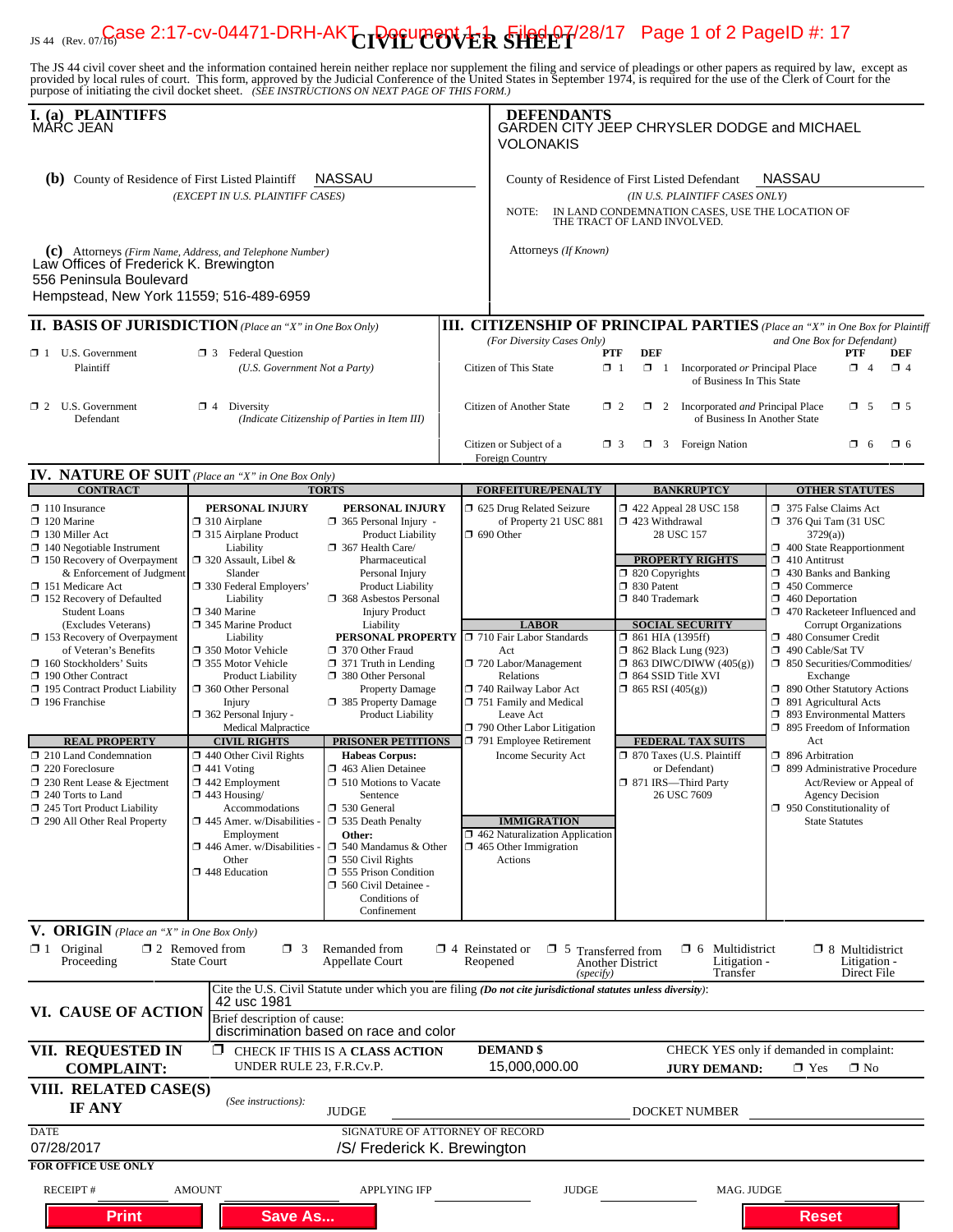## CERTIFICATION OF ARBITRATION ELIGIBILITY Case 2:17-cv-04471-DRH-AKT Document 1-1 Filed 07/28/17 Page 2 of 2 PageID #: 18

Local Arbitration Rule 83.10 provides that with certain exceptions, actions seeking money damages only in an amount not in excess of \$150,000, exclusive of interest and costs, are eligible for compulsory arbitration. The amount of damages is presumed to be below the threshold amount unless a certification to the contrary is filed.

I, Frederick K. Brewington entity counsel for <u>Plaintiff</u> entity, do hereby certify that the above captioned civil action is ineligible for compulsory arbitration for the following reason(s): Frederick K. Brewington **Process** COUNSel for Plaintiff

- 冈 monetary damages sought are in excess of \$150,000, exclusive of interest and costs,
- $\Box$ the complaint seeks injunctive relief,
- $\Box$ the matter is otherwise ineligible for the following reason

#### **DISCLOSURE STATEMENT - FEDERAL RULES CIVIL PROCEDURE 7.1**

Identify any parent corporation and any publicly held corporation that owns 10% or more or its stocks:

#### **RELATED CASE STATEMENT (Section VIII on the Front of this Form)**

Please list all cases that are arguably related pursuant to Division of Business Rule 50.3.1 in Section VIII on the front of this form. Rule 50.3.1 (a) provides that "A civil case is "related" to another civil case for purposes of this guideline when, because of the similarity of facts and legal issues or because the cases arise from the same transactions or events, a substantial saving of judicial resources is likely to result from assigning both cases to the same judge and magistrate judge." Rule 50.3.1 (b) provides that " A civil case shall not be deemed "related" to another civil case merely because the civil case: (A) involves identical legal issues, or (B) involves the same parties." Rule 50.3.1 (c) further provides that "Presumptively, and subject to the power of a judge to determine otherwise pursuant to paragraph (d), civil cases shall not be deemed to be "related" unless both cases are still pending before the court."

#### **NY-E DIVISION OF BUSINESS RULE 50.1(d)(2)**

- 1.) Is the civil action being filed in the Eastern District removed from a New York State Court located in Nassau or Suffolk County: No
- 2.) If you answered "no" above: a) Did the events or omissions giving rise to the claim or claims, or a substantial part thereof, occur in Nassau or Suffolk County? Yes No<br>ISW<br>Ie e<br>Yes

b) Did the events or omissions giving rise to the claim or claims, or a substantial part thereof, occur in the Eastern District? Yes

If your answer to question 2 (b) is "No," does the defendant (or a majority of the defendants, if there is more than one) reside in Nassau or Suffolk County, or, in an interpleader action, does the claimant (or a majority of the claimants, if there is more than one) reside in Nassau or Suffolk County?

(Note: A corporation shall be considered a resident of the County in which it has the most significant contacts).

#### **BAR ADMISSION**

I am currently admitted in the Eastern District of New York and currently a member in good standing of the bar of this court.  $\mathsf{X}$ Yes No

Are you currently the subject of any disciplinary action (s) in this or any other state or federal court? Yes (If yes, please explain)  $|\mathbf{\nabla}|$  No

I certify the accuracy of all information provided above.

**Signature**:\_\_\_\_\_\_\_\_\_\_\_\_\_\_\_\_\_\_\_\_\_\_\_\_\_\_\_\_\_\_\_\_\_\_\_\_\_\_\_\_\_\_\_\_ /S/ Frederick K. Brewington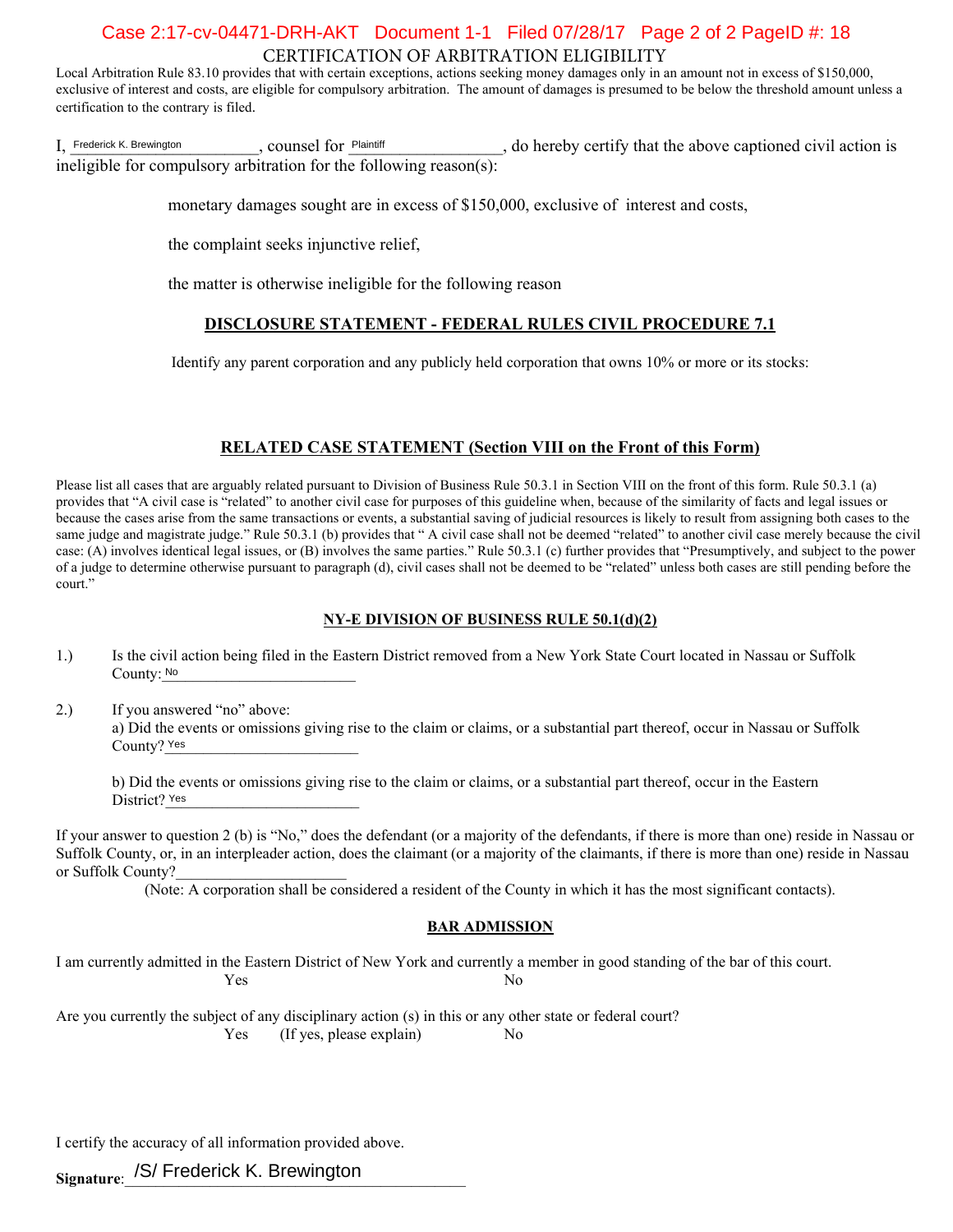Case 2:17-cv-04471-DRH-AKT Document 1-2 Filed 07/28/17 Page 1 of 2 PageID #: 19

AO 440 (Rev. 06/12) Summons in a Civil Action

## UNITED STATES DISTRICT COURT

for the

Eastern District of New York

| MARC JEAN                                                                                                    |  |  |  |
|--------------------------------------------------------------------------------------------------------------|--|--|--|
|                                                                                                              |  |  |  |
| Plaintiff(s)                                                                                                 |  |  |  |
| V.                                                                                                           |  |  |  |
| GARDEN CITY JEEP CHRYSLER DODGE and<br>MICHAEL VOLONAKIS (in his professional and<br>individual capacities), |  |  |  |
| Defendant(s)                                                                                                 |  |  |  |

Civil Action No.

## **SUMMONS IN A CIVIL ACTION**

To: *(Defendant's name and address)* Garden City Jeep Chrysler Dodge, 283 Franklin Ave., Hempstead, N.Y. 11550 Michael Volonakis, Garden City Jeep Chrysler Dodge, 283 Franklin Ave., Hempstead,

A lawsuit has been filed against you.

Within 21 days after service of this summons on you (not counting the day you received it) — or 60 days if you are the United States or a United States agency, or an officer or employee of the United States described in Fed. R. Civ. P. 12 (a)(2) or  $(3)$  — you must serve on the plaintiff an answer to the attached complaint or a motion under Rule 12 of the Federal Rules of Civil Procedure. The answer or motion must be served on the plaintiff or plaintiff's attorney, whose name and address are: N.Y. 11550<br>l against you.<br>vice of this summor<br>l States agency, or a<br>lerve on the plaintiff<br>dure. The answer o<br>LAW OFFICES OF

FREDERICK K. BREWINGTON 556 Peninsula Boulevard Hempstead, New York 11550

If you fail to respond, judgment by default will be entered against you for the relief demanded in the complaint. You also must file your answer or motion with the court.

> *CLERK OF COURT* DOUGLAS C. PALMER

Date:

*Signature of Clerk or Deputy Clerk*